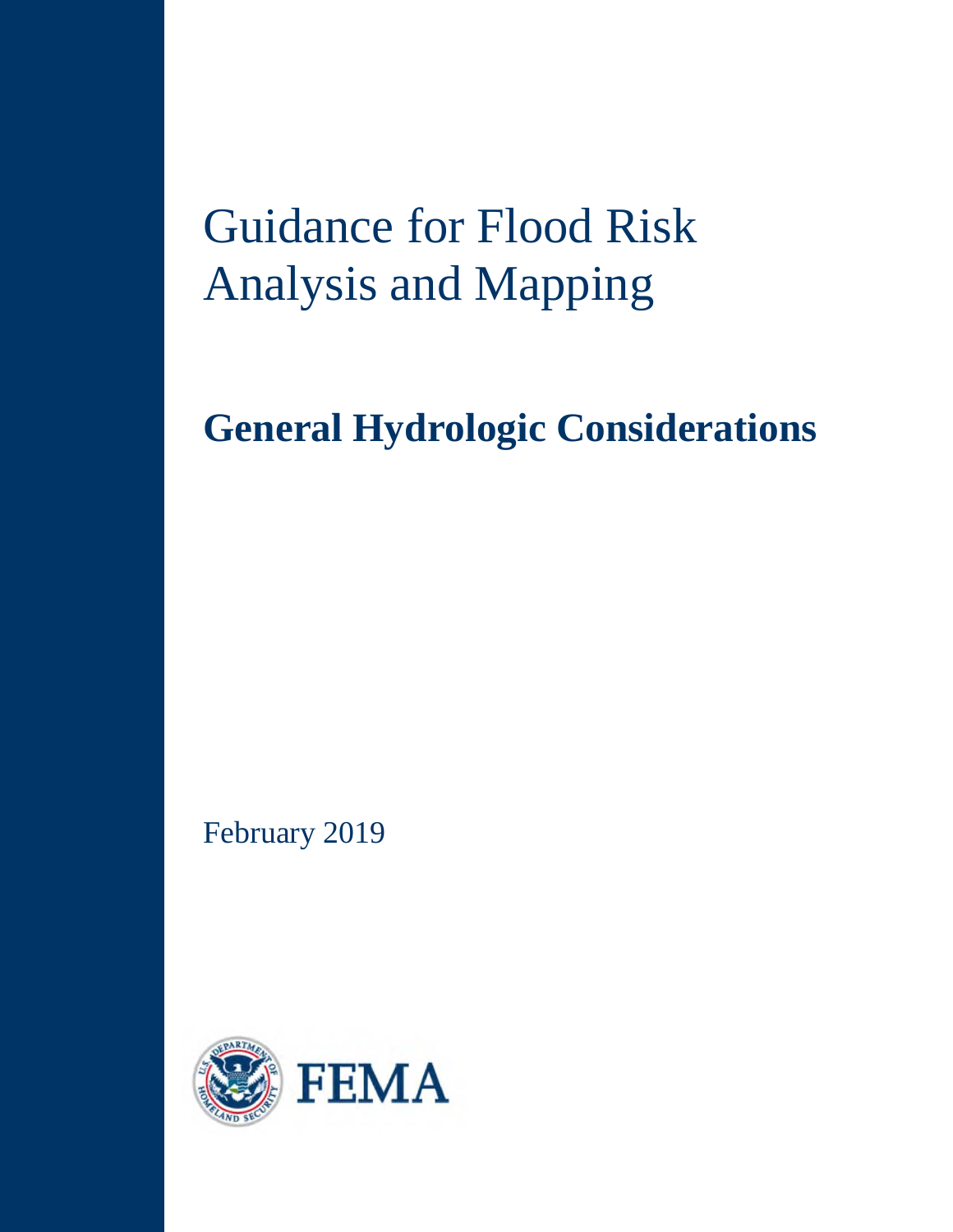Requirements for the Federal Emergency Management Agency (FEMA) Risk Mapping, Assessment, and Planning (Risk MAP) Program are specified separately by statute, regulation, or FEMA policy (primarily the Standards for Flood Risk Analysis and Mapping). This document provides guidance to support the requirements and recommends approaches for effective and efficient implementation. The guidance, context, and other information in this document is not required unless it is codified separately in the aforementioned statute, regulation, or policy. Alternate approaches that comply with all requirements are acceptable.

For more information, please visit the FEMA Guidelines and Standards for Flood Risk Analysis and Mapping webpage [\(https://www.fema.gov/guidelines-and-standards-flood-risk-analysis-and](https://www.fema.gov/guidelines-and-standards-flood-risk-analysis-and-mapping)[mapping\)](https://www.fema.gov/guidelines-and-standards-flood-risk-analysis-and-mapping), which presents the policy, related guidance, technical references, and other information about the guidelines and standards development process.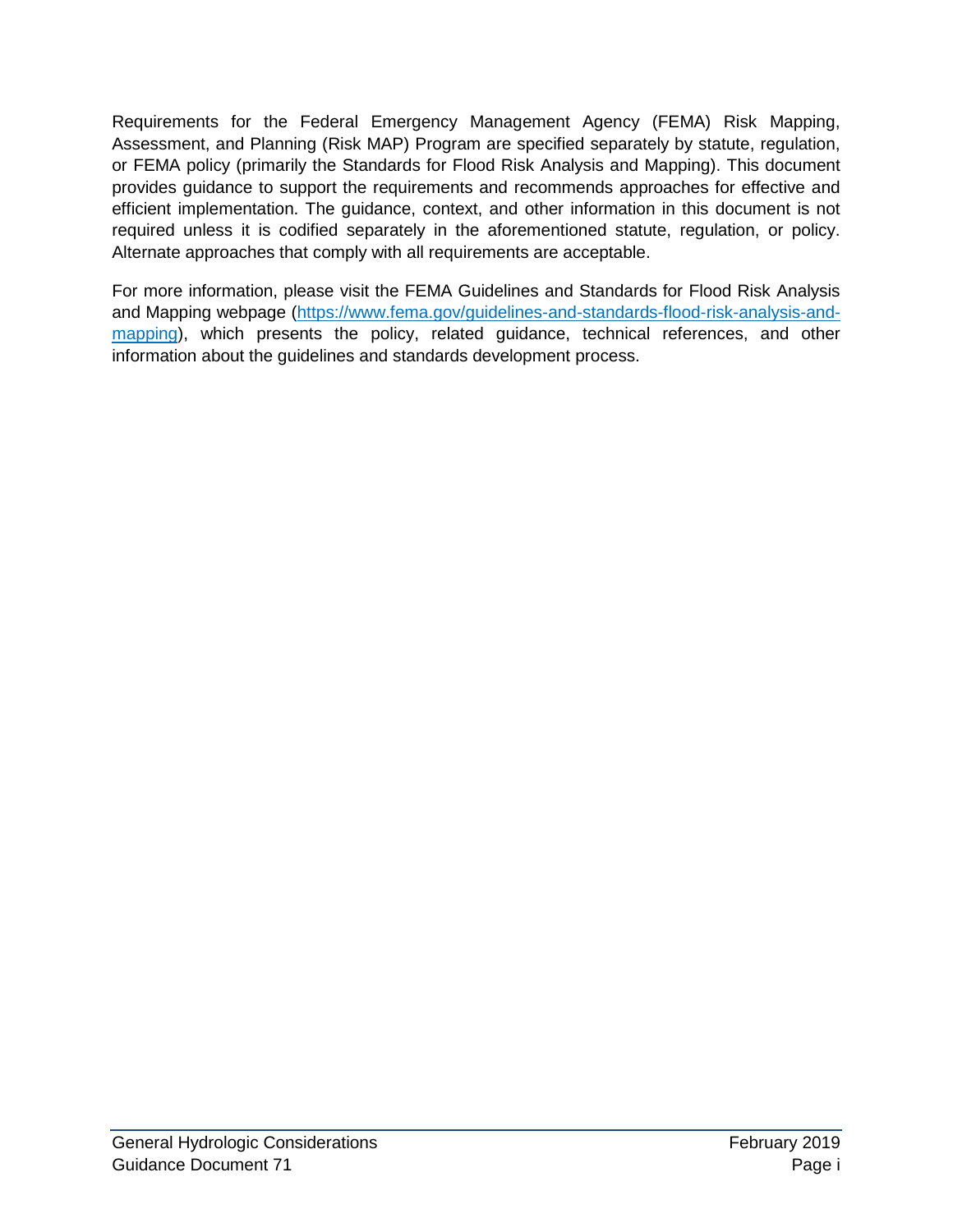## Table of Revisions

The following summary of changes details revisions to this document subsequent to its most recent version in February 2018.

| <b>Affected Section</b><br>or Subsection | <b>Date</b>   | <b>Description</b>                                                                                                                                                          |
|------------------------------------------|---------------|-----------------------------------------------------------------------------------------------------------------------------------------------------------------------------|
| 4.1, 4.3 and 7.3                         | February 2019 | Revised references to United States Geological<br>Survey Bulletin 17C and corrected several<br>references to names of guidance documents or<br><b>Technical References.</b> |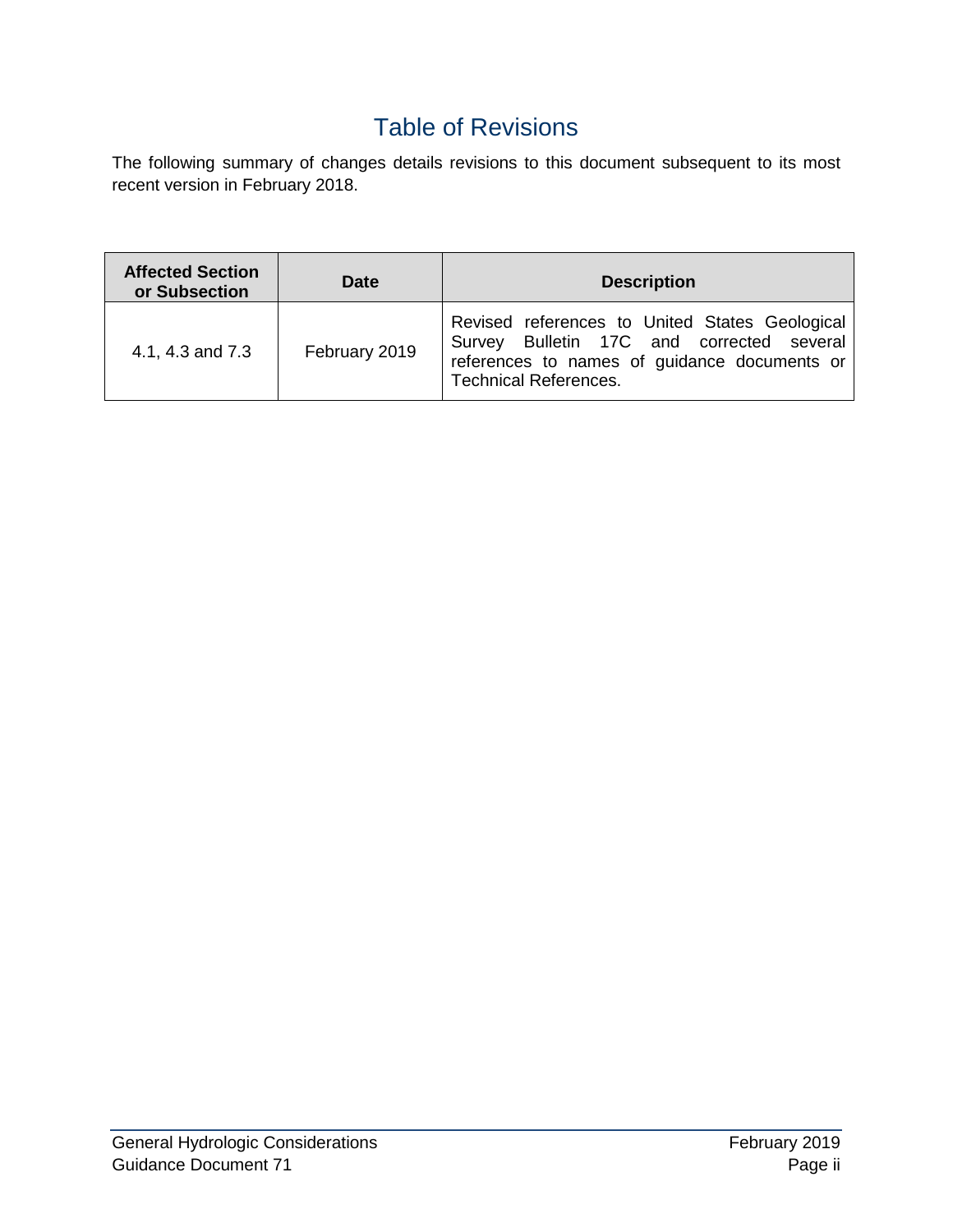# **Table of Contents**

| 1.0 |                                                                        |  |
|-----|------------------------------------------------------------------------|--|
| 2.0 |                                                                        |  |
| 2.1 |                                                                        |  |
| 2.2 |                                                                        |  |
| 2.3 |                                                                        |  |
| 3.0 |                                                                        |  |
| 3.1 |                                                                        |  |
| 3.2 |                                                                        |  |
| 3.3 |                                                                        |  |
| 4.0 |                                                                        |  |
| 4.1 |                                                                        |  |
| 4.2 |                                                                        |  |
| 4.3 |                                                                        |  |
| 4.4 |                                                                        |  |
| 4.5 |                                                                        |  |
| 4.6 |                                                                        |  |
| 5.0 |                                                                        |  |
| 6.0 |                                                                        |  |
| 7.0 |                                                                        |  |
| 7.1 |                                                                        |  |
| 7.2 |                                                                        |  |
| 7.3 |                                                                        |  |
| 7.4 | .17                                                                    |  |
| 8.0 |                                                                        |  |
| 9.0 | Attachment A: Kentucky Division of Water (KDOW) Sinkhole Methodology18 |  |
| 9.1 |                                                                        |  |
| 9.2 |                                                                        |  |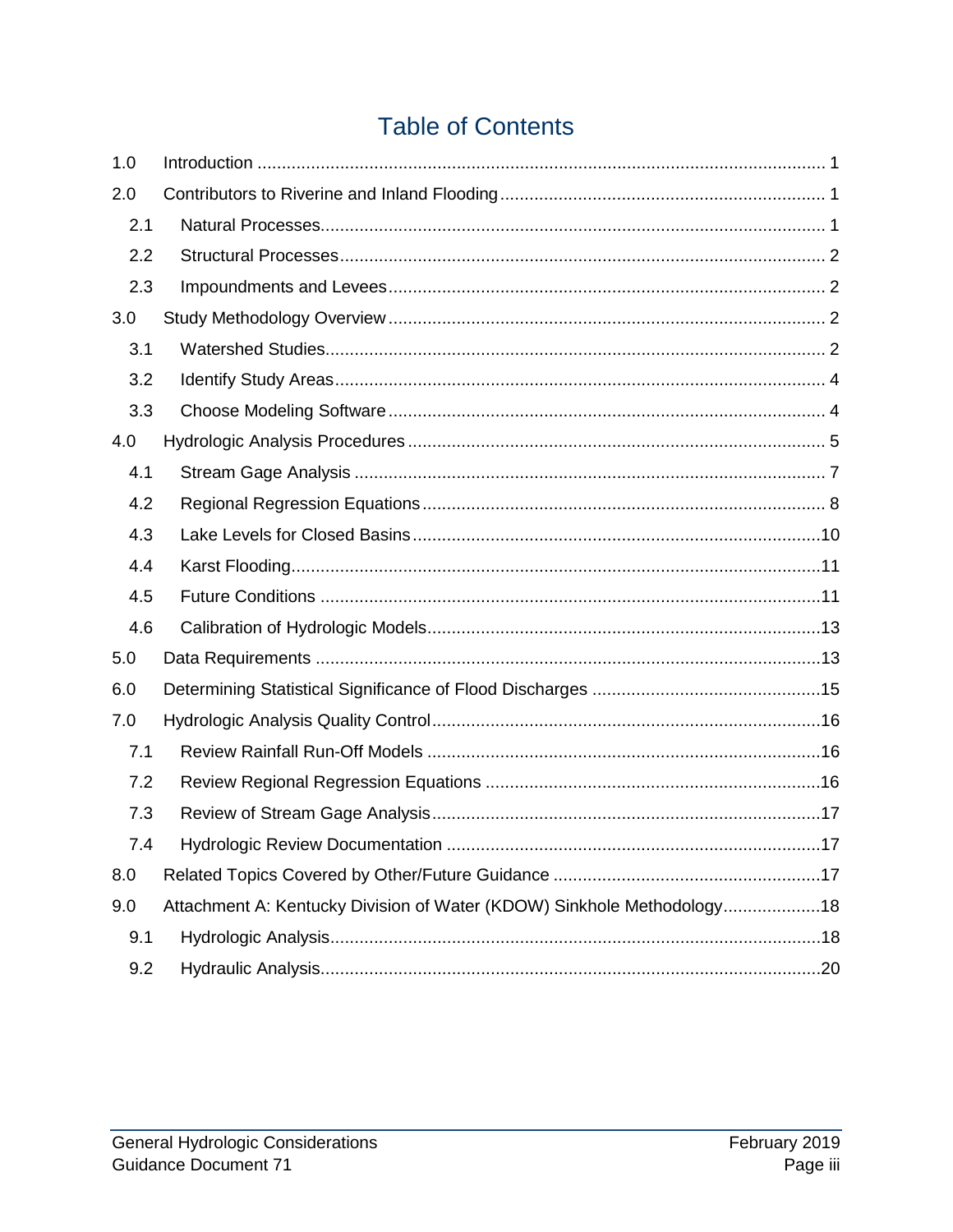# List of Figures

# List of Tables

|--|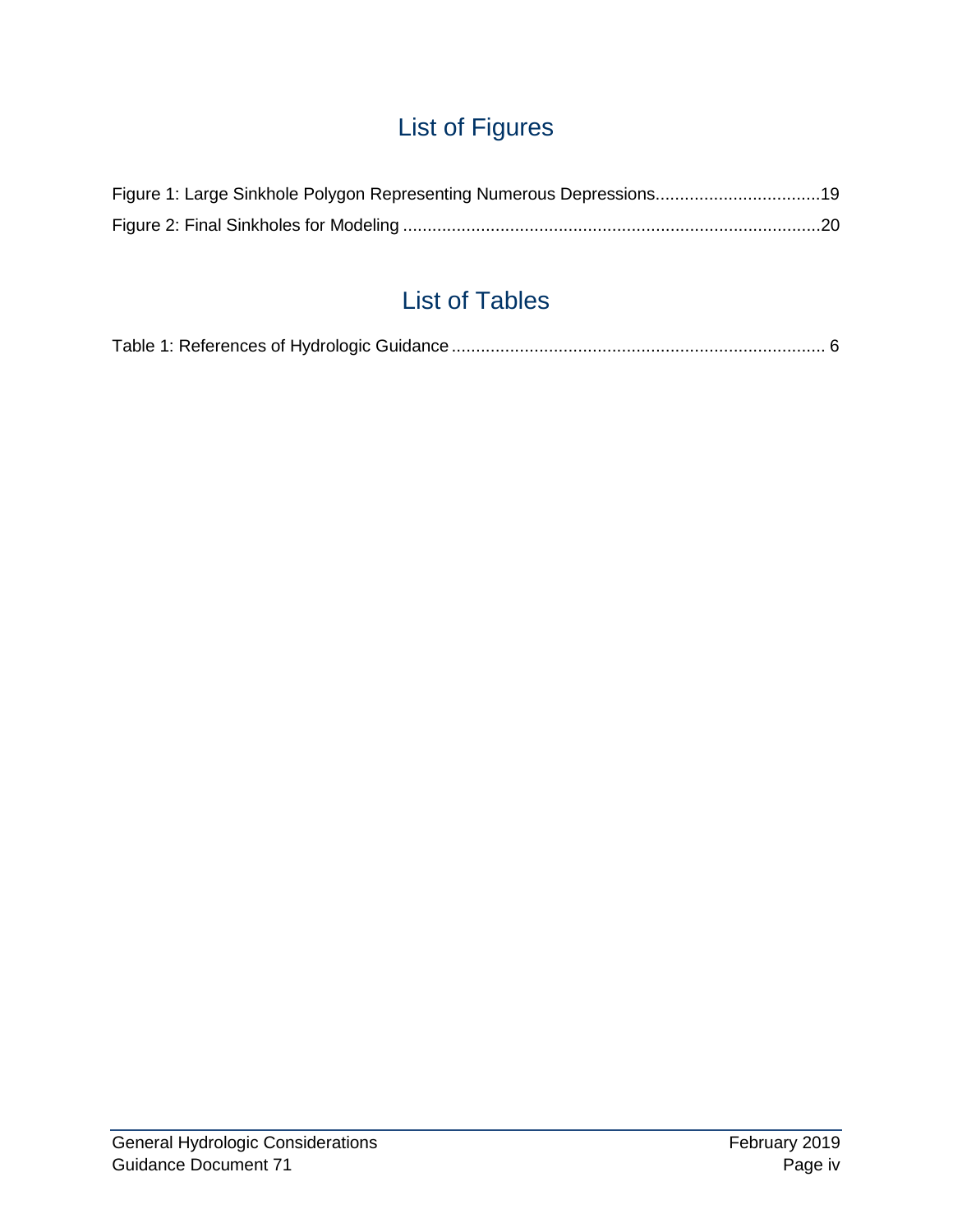## **1.0 Introduction**

This document describes the standards and methods to be applied by Mapping Partners in the performance, analysis, and presentation of results for riverine flooding analyses. The overall objectives of a flood study are to:

- Identify areas subject to flooding from riverine sources and accurately define the floodfrequency relation at locations within those flood prone areas.
- Depict the data and analyses results with maps, graphs, tables, and explanatory narratives in order to support flood insurance decisions and sound floodplain management.
- Document data and analyses in a digital format to the extent possible to enable the results to be readily checked, reproduced, and updated.
- Maintain (or establish) consistency and continuity within the national inventory of Flood Insurance Rate Maps (FIRMs) and Flood Insurance Study (FIS) reports.

Riverine analyses consist of hydrologic analyses to determine discharge-frequency relations along the flooding source and hydraulic analyses to determine the extent of floodwaters (floodplain) and the elevations associated with the water-surface of each frequency studied. Discharges are to be developed for use by hydraulics models with multiple exceedance events in support of standard SID 84. The base (1-percent-annual-chance) flood is delineated on the FIRM as the Special Flood Hazard Area (SFHA). When determined, the 0.2-percent-annualchance floodplain and/or floodway are also depicted on the maps. The analyses must be based on existing ground conditions in the watershed and floodplain. A community that conducts its own future-conditions analysis may request that FEMA reflect these results on the FIRM.

## **2.0 Contributors to Riverine and Inland Flooding**

A flood results when a stream lake or depression runs out of its confines and submerges surrounding areas. Floods are a natural consequence of stream flow in a continually changing environment. Floods have been occurring throughout Earth's history and will continue as long as the water cycle continues to run. Overall, the water cycle is a balanced system. Sometimes the amount of water flowing in to one area is greater than the capacity of the system to hold it within natural confines. The result is a flood.

There are many influencing factors besides exceptional precipitation that can lead to or exacerbate flooding. Knowing the factors that influence the chances of flooding can help understand potential mitigation opportunities. Hydrologic analyses should consider these factors when attempting to model a stream or lake's response to flooding and identify flooding hazards.

#### **2.1 Natural Processes**

The following lists some of the natural processes and watershed features that impact the intensity, timing and frequency of flooding.

- Recent precipitation and snow pack.
- Hydrologic characteristics (watershed slope, land cover, soil types).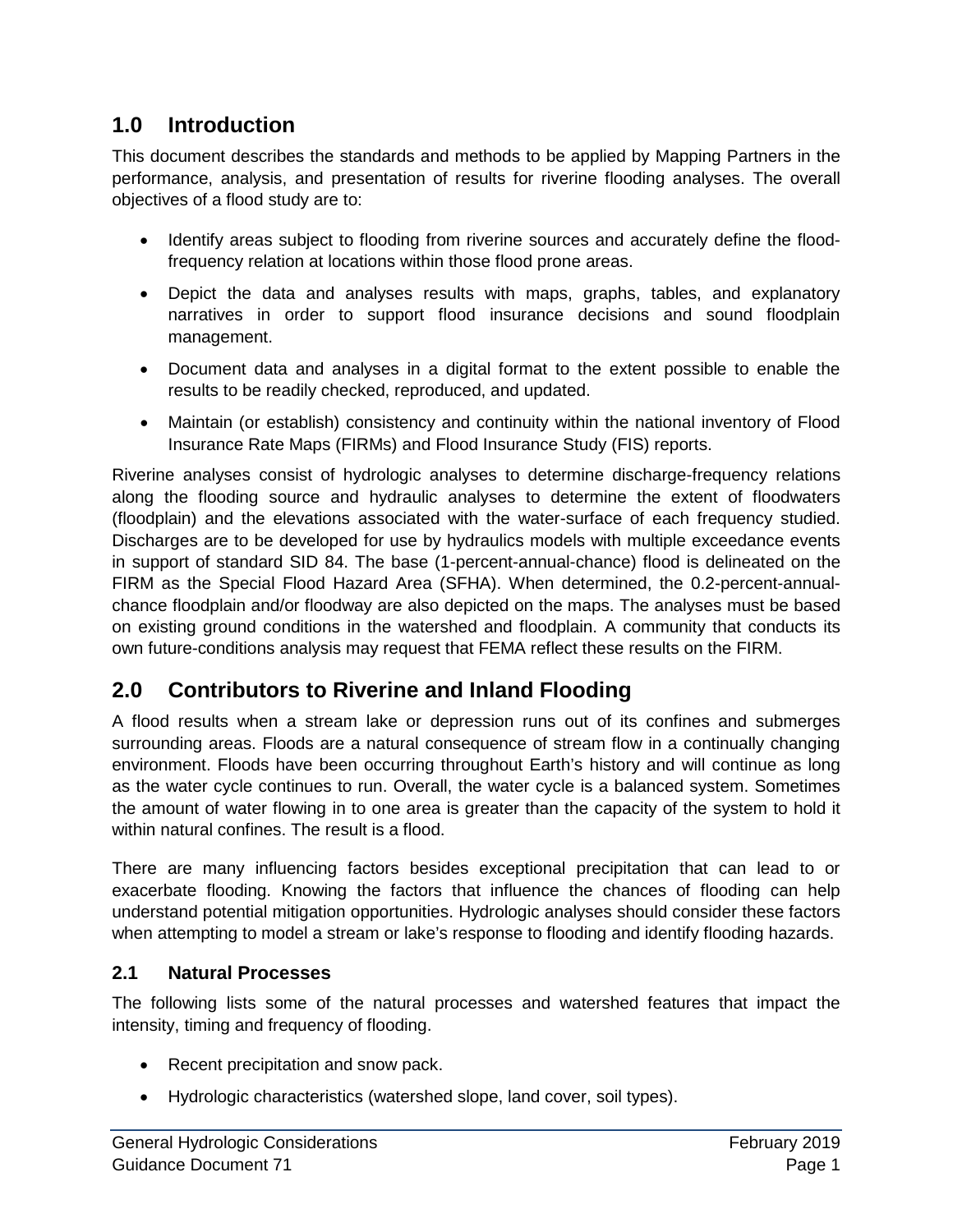- Channel shape, slope, sinuosity, depth verses. width.
- Watershed vegetation and sudden changes (e.g., forest fires and landslides).
- Sediment deposition and erosion.

#### **2.2 Structural Processes**

Man-made structures and development can significantly impact the flow of floodwaters through the hydrologic system. Properly designed systems can significantly reduce flooding, while undersized structures can increase flooding risks and frequency. The following is a list of man-made structures that can impact flood risks.

- Levees
- Filled floodplain
- Stormwater management systems
- Channel modification (straightening, smoothing)
- Stream crossings (bridges, culverts) address clogging, due to ice and debris
- Basin transfers

## **2.3 Impoundments and Levees**

Impoundments such as lakes and reservoirs occur as both natural and human constructed features. Natural dams are created by volcanic events, geologic obstructions, landslides, or blockage by ice. Human constructed dams are built for water storage, generation of electrical power, and flood control. All types of dams are subject to failure, suddenly releasing water into the downstream drainage system.

## **3.0 Study Methodology Overview**

## **3.1 Watershed Studies**

FEMA's Risk Mapping, Assessment, and Planning (Risk MAP) Multi-Year Plan: Fiscal Years 2010-2014 dated March 16, 2009, recognized the benefits of performing engineering and mapping analyses on a watershed basis and commits to, "Bring communities together to discuss joint risks and consequences around a shared watershed". To accomplish these goals, it was necessary to increase the integration of flood hazard analyses and data around a watershed framework.

The overarching principle for the watershed approach is to develop a complete, consistent, and connected flood engineering analysis within a watershed. The analysis should cover a geographic footprint, for example the U.S. Geological Survey (USGS) hydrologic unit code (HUC) 8 boundaries, that encompasses the hydrologic characteristics of the area of interest. HUC Boundary datasets can be found at [nhd.usgs.gov/wbd.html.](https://nhd.usgs.gov/wbd.html) The National Water Information System [\(water.usgs.gov/wsc/index.html\)](https://water.usgs.gov/wsc/index.html) is a good source of gage locations, gage data, and GIS data such as land cover, base flow, subsidence, National Hydrography Dataset (NHD) catchment, etc. Another good source of land cover data and impervious area computations is the Multi-Resolution Land Characteristics Consortium (MRLC) at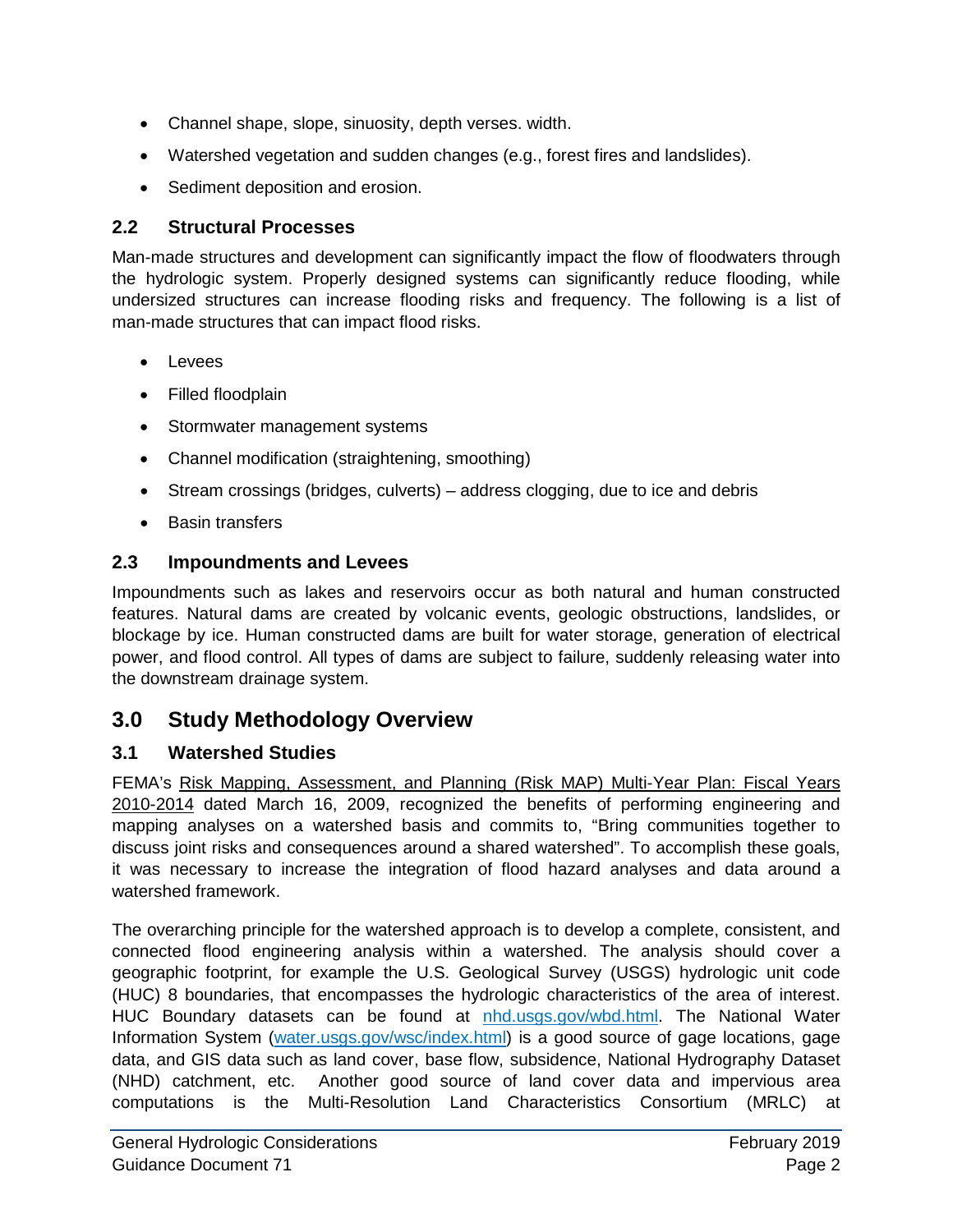[www.mrlc.gov/.](https://www.mrlc.gov/) This does not mean that there must be one model for an entire watershed or stream. An acceptable watershed-based study may include multiple hydrologic and hydraulic methods and models, but those methods and models must agree at the transition points between them. Gaps between analyses are to be analyzed and addressed as a rule, but in certain watersheds there may continue to be some gaps in analyses for low-risk areas.

The guiding principles for the watershed approach are described in the Discovery Guidance document. The assessments of needs are completed as part of the Coordinated Needs Management Strategy (CNMS) evaluation process. The Coordinated Needs Management Strategy Technical Reference contains information regarding the evaluation of streams validation status. Additional information and current validation status data are available at: [msc.fema.gov/cnms.](https://msc.fema.gov/cnms/)

- A Risk MAP watershed project will be considered complete when the geographic footprint that was included in the watershed-based discovery been evaluated, the watersheds or subwatersheds chosen for new or updated flood studies are studied, and:
	- o All watersheds or subwatersheds requiring new or updated hydrologic or hydraulic analysis have been studied and mapped.
	- o Hydraulics will be performed for an entire stream segment when that stream is selected for study. This means that unstudied areas (or gaps) between studied stream segments must be studied unless those gaps consist of valid study that ties into the new study. There can be different levels of study for the different stream segments, as long as all the models tie-in.
	- o All other subwatersheds have been evaluated and do not require a new or updated study based on risk and need.
	- o All hydrologic data within the geographic footprint has been determined to be consistent. It is without discrepancies when evaluated as a single hydrologic system. In watersheds where the hydrology is not consistent, additional study is required to create consistency.
- All newly initiated studies will be watershed-based, with the exception of studies related to Provisionally Accredited Levee (PAL) status, and flooding sources related to issue resolution for litigation or federal legislative or executive inquiries.
- A study within a geographic footprint will be initiated once within the Risk MAP lifecycle. All watersheds or subwatersheds within the geographic footprint will be evaluated, scoped, and have work initiated within that project period. It is understood that coordination with levee and coastal studies may prove challenging, and exceptions to the once per lifecycle guidance here will be considered under those circumstances.
- No stream segment or subwatershed will receive a lower level of regulatory flood map product than what currently exists on effective maps. For example, areas with defined floodways will continue to have defined floodways. Areas with published Base Flood Elevations (BFEs) will continue to have published BFEs. The method of study chosen will be dependent on the level of risk for that flooding hazard.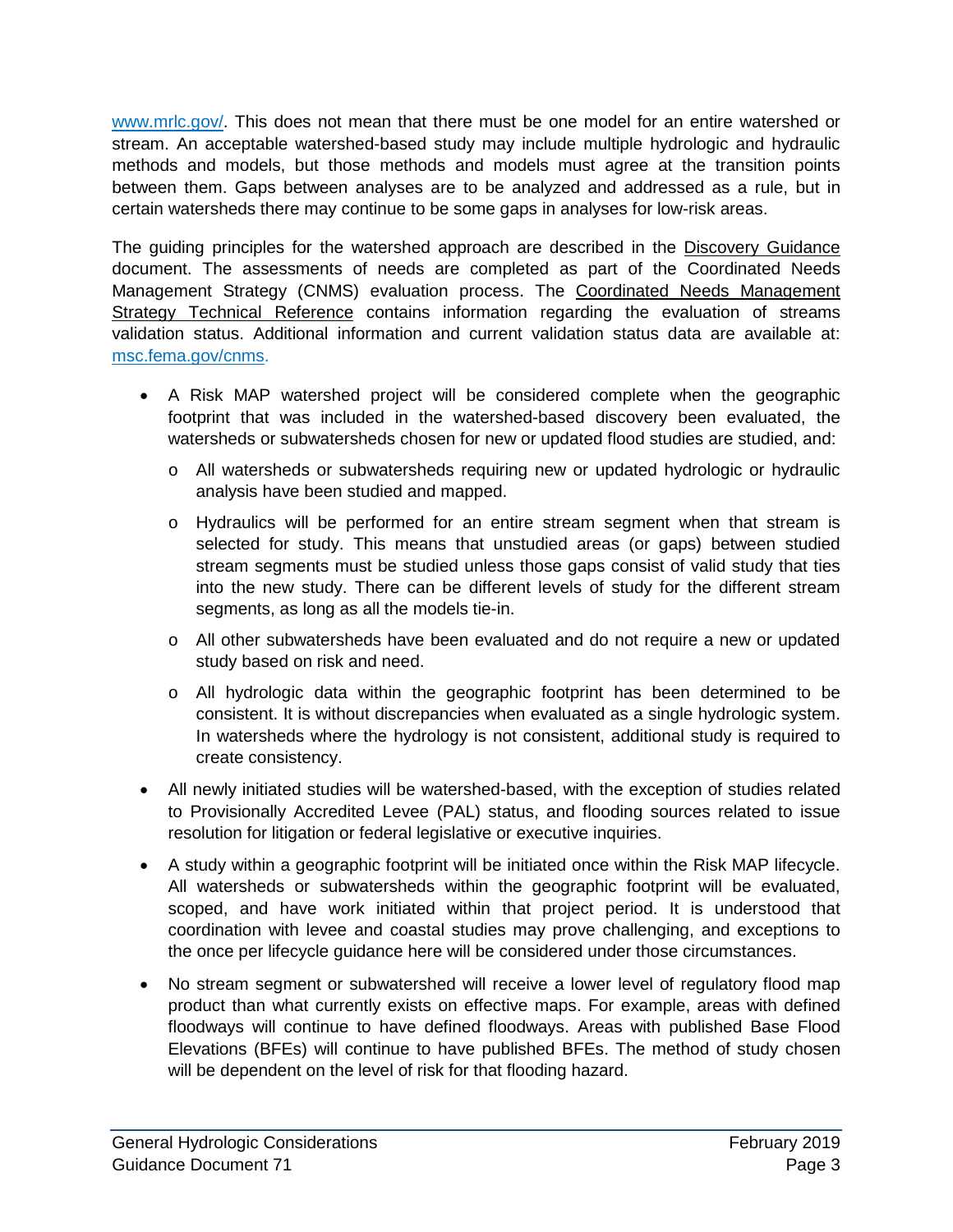• Stream segments that are selected for study because they connect portions of watersheds that are to be studied for risk and need shall be accomplished using the most basic study method that is appropriate based on the risk and need of those areas. Additionally, it is not necessary to publish FIRMs for the connecting portions, unless risk or needs around those segments were to make publication appropriate.

#### **3.2 Identify Study Areas**

Hydrologic studies areas are typically identified through the Discovery process described in the [Discovery](http://www.fema.gov/media-library-data/1406747117372-744b6bd203c18ada4806ad4e90c18b81/Discovery_Guidance_May_2014.pdf) Guidance document. Discovery is required for all new and updated Flood Risk Projects. Discovery is used for determining whether a Flood Risk Project is appropriate and will provide visibility to stakeholders as FEMA and Cooperating Technical Partners initiate flood risk and mitigation discussions and deliver flood risk information. The identification of flood sources to be studied should include a review of the CNMS status of the streams within the watershed. More detailed information on the discovery process may be found in the Discovery Guidance document.

The hydrologic analysis should start at the most downstream subwatershed where a new or revised study is identified and go all the way upstream to where there are no more new/updated studies identified. Results from the updated hydrologic analysis within the revised study should be checked for consistency with other discharge values within the watershed. More detailed information on evaluating hydrologic consistency may be found in the Contiguous Community Matching Guidance document.

Several factors that affect the engineering analysis and may indicate the need for a new study, making the CNMS status UNVERIFIED, are discussed below. More detailed information on how to perform a mapping needs assessment can be found in the Coordinated Needs Management **Strategy Technical Reference.** 

Mapping Partners should evaluate the following factors affecting hydrologic conditions of a stream when evaluating the community's flood data update needs:

- Comparing recent flooding events to effective mapping.
- Changes in land use in the watershed.
- Publication of new regional regression equations.
- Changes in design storm data.
- Increase in length of stream record.
- Construction of flood-control structures.

#### **3.3 Choose Modeling Software**

Per FEMA Standard #90, the methods and models used to evaluate the flood hazard must be technically reliable, must be appropriate for flood conditions and produce reasonable results. All computer models must adhere to Title 44, Code of Regulations (44 CFR) 65.6 a(6). Hydrologic modeling software and Statistical Numerical Models meeting the minimum requirements of the National Flood Insurance Program (NFIP) regulations are listed on the website: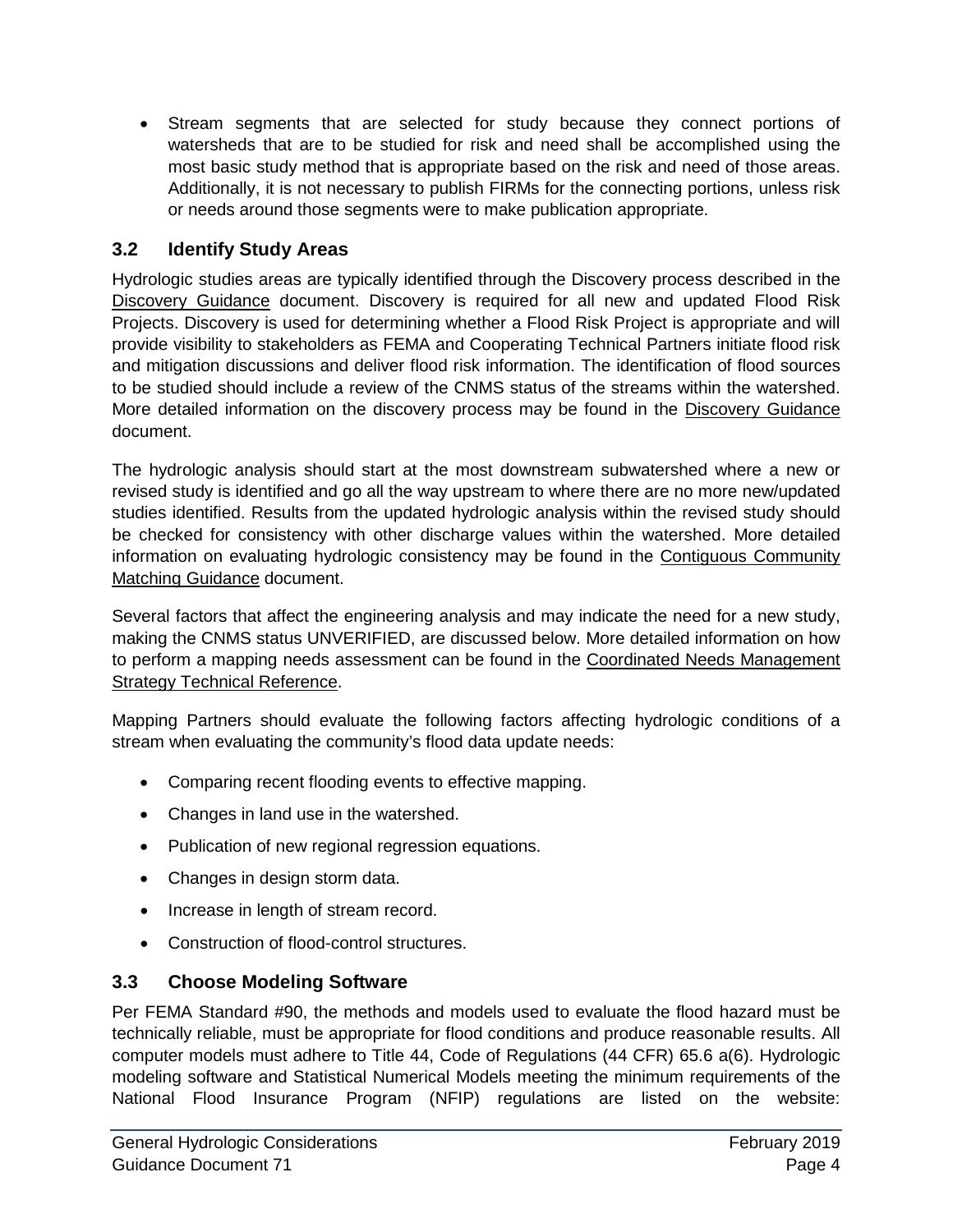[hwww.fema.gov/numerical-models-meeting-minimum-requirements-national-flood-insurance](https://www.fema.gov/numerical-models-meeting-minimum-requirements-national-flood-insurance-program)[program.](https://www.fema.gov/numerical-models-meeting-minimum-requirements-national-flood-insurance-program) Hydrologic models include single event and continuous simulation models. For further information on these regulations and to learn how to get a model added to this list, please refer to the Accepting Numerical Models for Use in the NFIP Guidance document.

Please visit the Numerical Models No Longer Accepted by FEMA for NFIP Usage, at [https://www.fema.gov/numerical-models-no-longer-accepted-fema-national-flood-insurance](https://www.fema.gov/numerical-models-no-longer-accepted-fema-national-flood-insurance-program-usage)[program-usage](https://www.fema.gov/numerical-models-no-longer-accepted-fema-national-flood-insurance-program-usage) page for a list of unaccepted models.

Effective hydrologic models may be updated to increase the precision and/or accuracy of the information reflected on the FIRM by including physical, climatic, or engineering methodology changes in the watershed. In such cases, the Mapping Partner must consult the effective floodplain analyses and obtain the hydrologic and hydraulic models used to develop the information shown on the FIRM (effective models). If a model used to develop the FIRM is not available or its use is inappropriate, the Mapping Partner must document why the effective model cannot be used and document why the new model is more appropriate.

Throughout the watershed, various hydrologic modeling methods and/or models may be used. However, results of the various modeling techniques need to be consistent throughout the watershed. More detailed information on evaluating hydrologic consistency may be found in the Contiguous Community Matching Guidance document.

When a study methodology and modeling software is selected community notification will take place as specified in FEMA Standard 620 and described in Section 12.0 of the Discovery Guidance document. Notification will be documented in the Flood Elevation Determination Document (FEDD) File as seen in the Technical Support Data Notebook and Flood Elevation Determination Docket Guidance document.

## **4.0 Hydrologic Analysis Procedures**

Hydrologic analyses are performed to determine flood discharge-frequency relations in a watershed. Assigning frequencies to discharge values requires that at least some part of the analyses be stochastic.

Discharge values used to determine water-surface elevations shown on the FIRMs must be based on hydrologic or statistical models identified in FEMA's acceptable models list. The Mapping Partner should follow the procedures and guidance given in the most up-to-date user's manual of any model used.

For each stream reach being studied, the Mapping Partner must document the model to be applied; the source and method of determining model parameters.

The choice of hydrologic procedures is associated with the size and characteristics of the watershed, the study type, the effective FIS methods, the availability of data, the requirements from the hydraulic study, and the allocated funds. In addition, information on any relevant hydrologic studies developed by other Federal or State agencies would be of use in selecting the hydrologic procedure. Hydrologic analyses, to determine the discharge characteristics along stream reaches under study, can be developed based on statewide regression equations,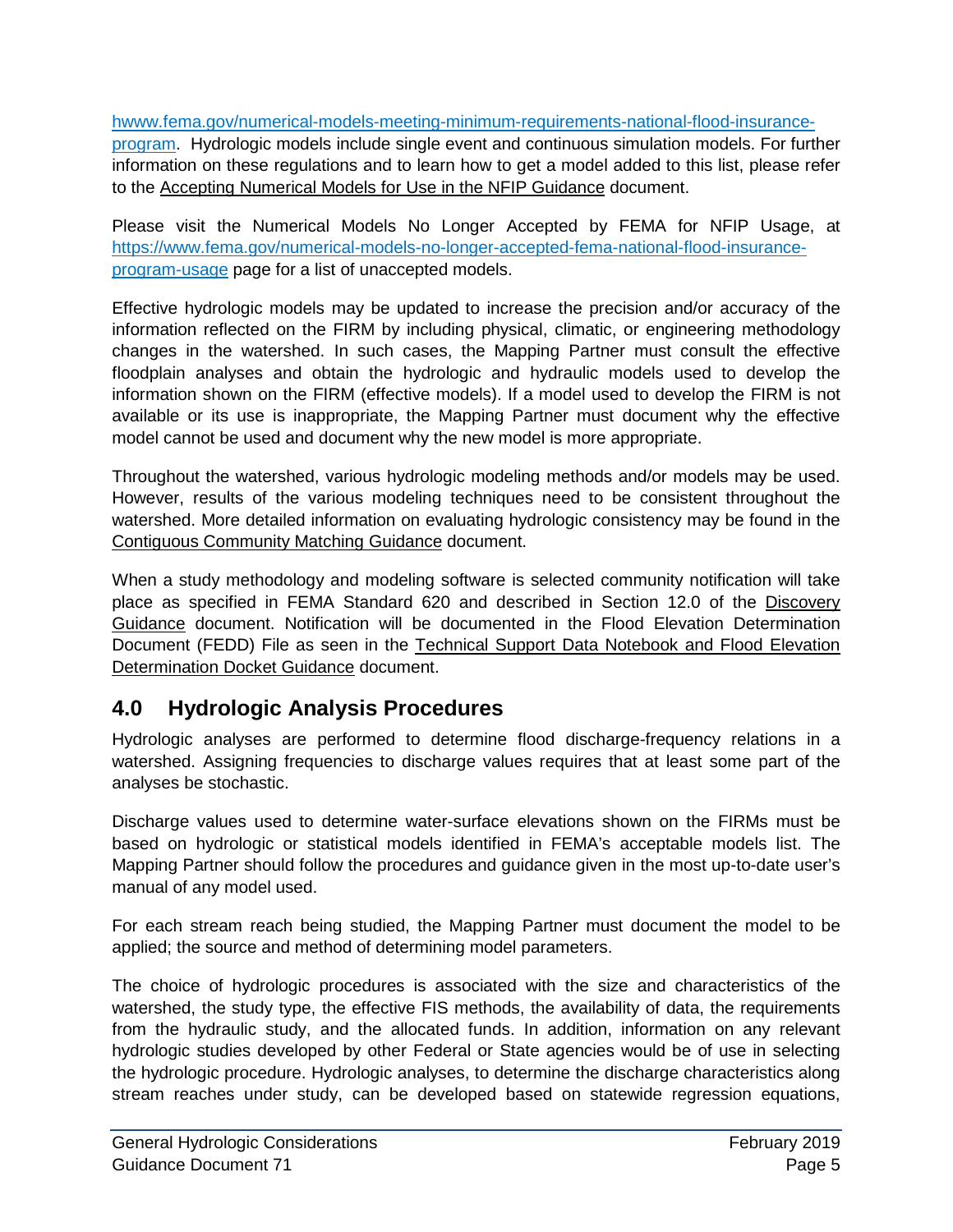statistical analysis of stream gage data, or hydrologic models developed for the watershed. Unsteady flow analyses of the floodplain require the development of hydrographs using hydrologic models of the watershed. However, the majority of the effective FISs are based on peak flow discharges estimated along the stream reach and steady flow hydraulic analyses of the floodplain.

The following subsections briefly describe categories of hydrologic modeling approaches. More detailed guidance regarding the methods and requirements for conducting various unique aspects of a hydrologic analysis can be found in the documents referenced in Table 1.

<span id="page-10-0"></span>

| <b>Modeling</b><br><b>Consideration</b> | <b>Location within Guidance</b>                                                   |
|-----------------------------------------|-----------------------------------------------------------------------------------|
|                                         | <b>Analysis Procedures</b>                                                        |
| Gage Analysis                           | Section 4.1 of this Document (General Hydrologic Considerations)                  |
| <b>Regression Equations</b>             | Section 4.2 of this Document (General Hydrologic Considerations)                  |
| <b>Rainfall-Runoff Models</b>           | Hydrology: Rainfall-Runoff Analysis (Guidance Document 91)                        |
| <b>Future Conditions</b>                | Section 4.5 of this Document (General Hydrologic Considerations)                  |
|                                         | <b>Hydrologic Aspects of Hydraulic Models</b>                                     |
| <b>Steady Flow</b>                      | <b>Guidance: Hydraulics: One-Dimensional Analyses (Guidance</b><br>Document 80)   |
| <b>Unsteady Flow</b>                    | <b>Guidance: Hydraulics: One-Dimensional Analyses (Guidance</b><br>Document 80)   |
| <b>Two-Dimensional</b><br><b>Models</b> | Guidance: Hydraulics: Two-Dimensional Modeling Analyses<br>(Guidance Document 81) |
| <b>Split Flow</b>                       | <b>Guidance: Hydraulics: One-Dimensional Analyses (Guidance</b><br>Document 80)   |
| Floodway Storage                        | <b>Floodway Analysis and Mapping (Guidance Document 79)</b>                       |
| <b>Shallow Flooding</b>                 | <b>Shallow Flooding Analysis and Mapping (Guidance Document 84)</b>               |
| Ice Jam                                 | Ice-Jam Analyses and Mapping (Guidance Document 94)                               |
| <b>Alluvial Fan</b>                     | <b>Alluvial Fans (Guidance Document 75)</b>                                       |
| Interior Drainage                       | Levees Guidance (Guidance Document 95)                                            |
| Lake Levels and Closed<br><b>Basins</b> | Section 4.4.10 of this Document (General Hydrologic<br>Considerations)            |

**Table 1: References of Hydrologic Guidance**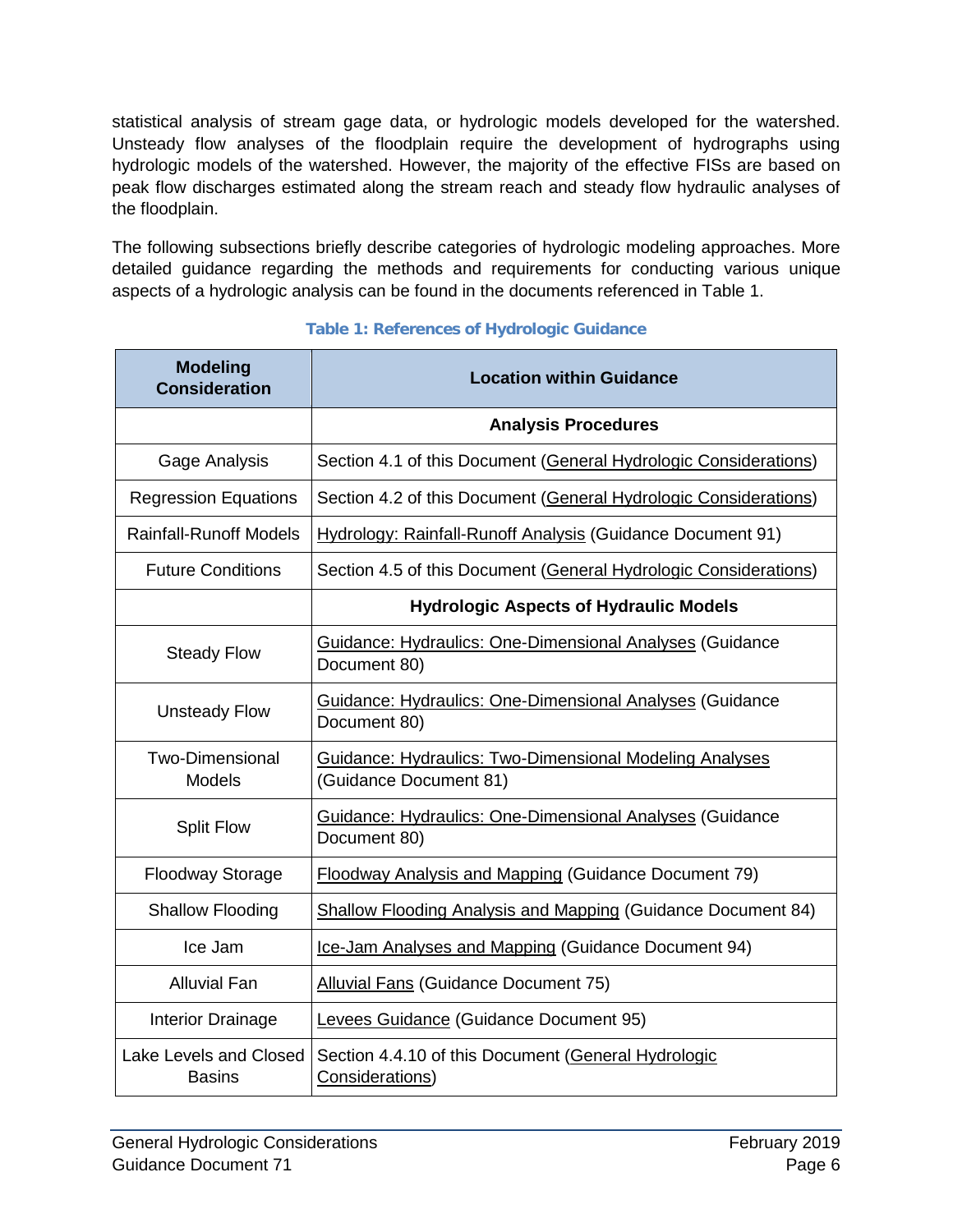| <b>Modeling</b><br><b>Consideration</b> | <b>Location within Guidance</b>                                                                                                          |
|-----------------------------------------|------------------------------------------------------------------------------------------------------------------------------------------|
| Karst Flooding                          | Section 4.4.11 of this Document (General Hydrologic<br>Considerations) and Hydrology: Rainfall-Runoff Analysis (Guidance<br>Document 91) |

#### **4.1 Stream Gage Analysis**

For gaged streams, if sufficient stream gaging station data reflecting existing conditions is available, and the data is applicable to developing peak flow discharges along the study reach, this data should be used to estimate the flood discharge-frequency relations. Gaging station data are applicable to all study types if the record length is 10 years or longer.

Maximum annual peak flow records are available for over 26,000 gaging station sites across the United States from the USGS at [water.usgs.gov/nwis/sw.](https://water.usgs.gov/nwis/sw) The length of record at those sites ranges from less than 10 to over 100 years. Data from those records are used to estimate flood frequency at or near the gage sites and the results of those analyses are used to estimate flood frequency at sites without gages.

The Mapping Partner should analyze peak flow data in accordance with USGS Bulletin 17C and subsequent modifications. Bulletin 17C recommends a minimum of 10 years of data for frequency analysis. The Mapping Partner should coordinate with their Regional Project Officer (RPO) to use analysis techniques other than those described in Bulletin 17C. Dischargefrequency relations derived by the USGS in accordance with Bulletin 17C for gaged sites on unregulated streams may be obtained from published USGS reports.

Computer programs for performing stream gage analyses in accordance with Bulletin 17C are listed in the accepted Statistical models list and are available from the U.S. Army Corps of Engineers (USACE) and the USGS.

Note that gage record analyses are valid only for homogeneous periods of record in which the hydrologic response of the watershed is unchanged. In some cases where gage records contain short, discontinuous, or non-homogeneous periods, peak flow data may be revised within and/or added to a record using techniques described in Bulletin 17C. The Two Station Comparison method described in Bulletin 17C and the Maintenance of Variance Extension method described by Hirsch (1982) can be used to augment and extend the record of short-term gaging stations using data for nearby long-term stations. As stated in Bulletin 17C this augmented record will be introduced into the Expected Moments Algorithm (EMA) calculations and will be subject to the potentially influential low floods (PILF) criteria. Such enhancements to stream gage record data must be fully documented in the hydrology report. When analyzing gage records that are not homogeneous (mixed populations, e.g., annual flood peaks caused by rainfall and snowmelt floods), the Mapping Partner should refer to the mixed population section of Bulletin 17C, *Guidance: Ice Jams*, or USACE Hydrologic Frequency Analysis EM No. 1110-2-1415 (USACE, 1993).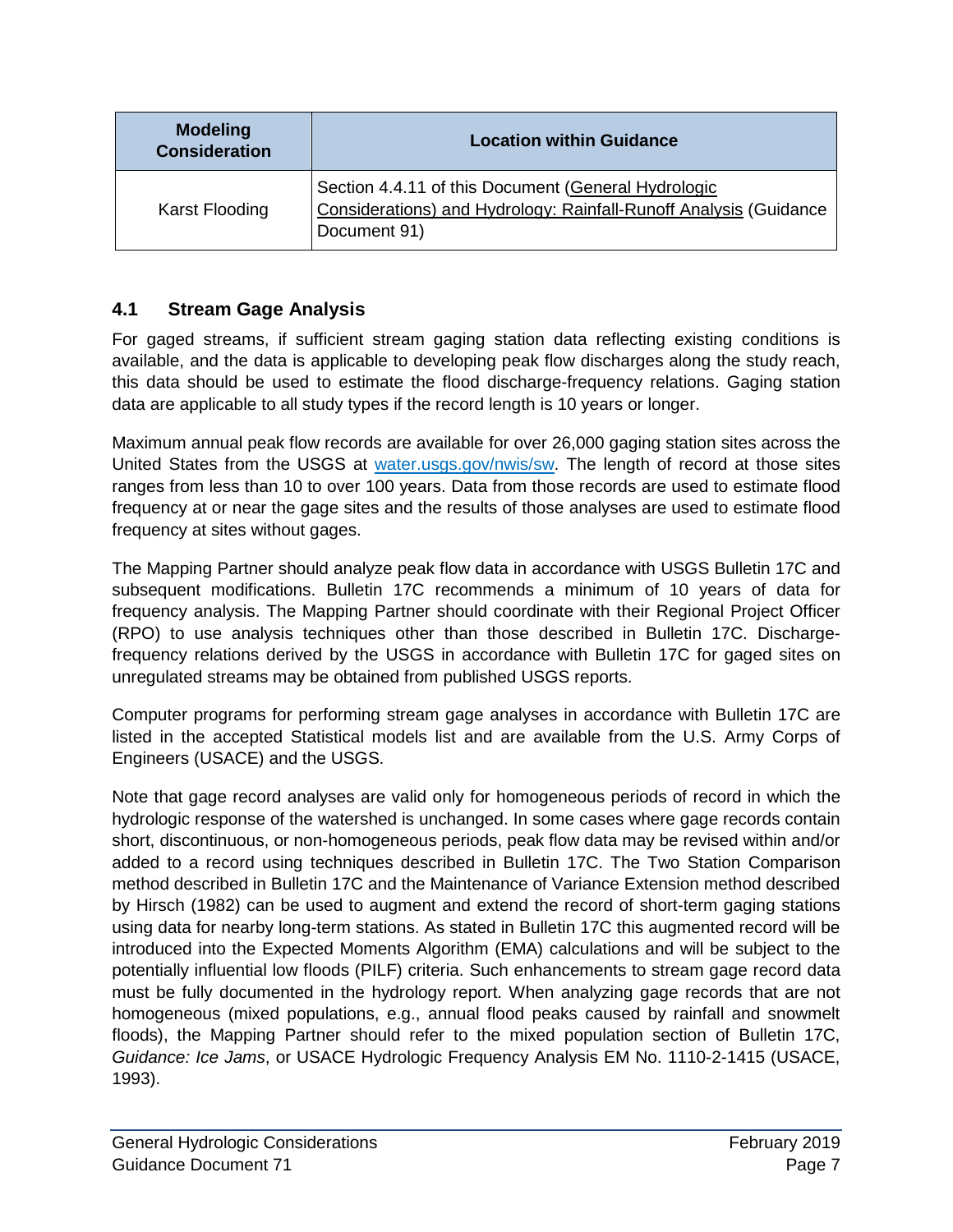USACE EM No. 1110-2-1415 (USACE, 1993) describes techniques for several situations in which the analyses may require adjustments to gage data to make a homogenous dataset. For example, guidance is available for analyzing gage records containing regulated and unregulated flow values.

The Mapping Partner must not make expected probability adjustments to the Bulletin 17C frequency curve or alternative analysis if performed (National Academy of Sciences, 1978).

Improved estimates of flood frequency can be obtained at gaging stations by weighting the gaged estimates with regional regression estimates. The weighting depends on the number of years of record at the gaging station and the accuracy of the regression estimates as described in Bulletin 17C (Appendix 9), statewide USGS reports, and documentation for the USGS National Flood Frequency (NFF) program (USGS, 2002).

For a given frequency, flood magnitudes for ungaged sites on a gaged stream can be determined by weighting results from the appropriate regression equation with the results of gage analyses upstream and/or downstream of the reach under analysis. The weighted estimate can be transferred upstream and/or downstream and applied to reaches draining between 50- and 150-percent of the area drained by the gaging station. The weighting depends on the difference in drainage area between the gaging station and the ungaged site of interest.

Estimates of flood discharges made near gaging stations as described above can be used in hydrologic analyses for all study types.

#### **4.1.1 1-percent + Calculation for Stream Gage Analysis**

The 1-percent-plus flood elevation is defined as a flood elevation derived by using discharges that are at the upper 84-percent confidence limit as calculated in the gage analysis for the 1 percent-annual-chance event for the Flood Risk Project. Methods for estimating synthetic statistics outlined in Bulletin 17C Appendix 7 are used to estimate the upper 84 percent confidence limit of the Log Pearson III frequency Curve at the 1-percent-annual-chance event.

#### **4.2 Regional Regression Equations**

For ungaged streams, and gaged streams where a stream gage analysis is inappropriate, regression equations are recommended for estimating existing-conditions flood discharges if a flood hydrograph is not required and the regression equations are applicable to the streams. The regression equations may not be applicable to watersheds with changing land use conditions in urban areas or where there are flood detention structures or significant temporary channel storage behind road embankments.

USGS has published regional regression equations for rural watersheds for various frequencies throughout the United States. Those equations are published in Water Resources Investigations Reports, Open File Reports, or Scientific Investigations Reports covering every state and several regions of the United States. Reports describing the regression equations and the NFF computer program (USGS, 1994; USGS, 2002) for applying these equations can be found at [water.usgs.gov/software/nff.html.](https://water.usgs.gov/software/nff.html) Although the NFF program is still available, the USGS has recently replaced it with the National Streamflow Statistics (NSS) computer program, and, therefore, Mapping Partners should use NSS in place of NFF. The NSS computer program has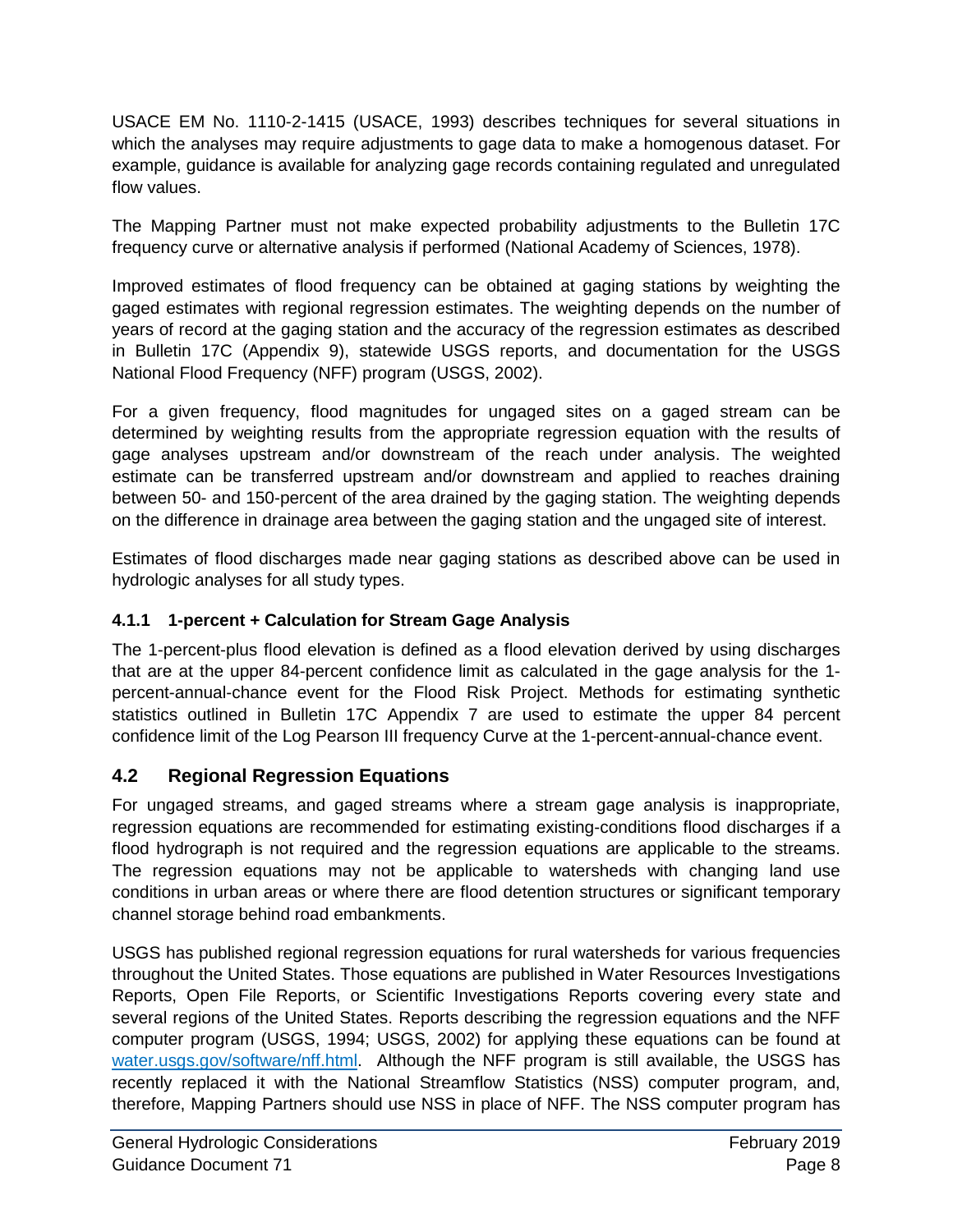all the current regression equations for estimating flood discharges as well as equations for estimating other streamflow statistics like the 7-day, 10-year low flow or flow duration percentiles. The latest version of the NSS computer program can be found at [water.usgs.gov/software/NSS.](https://water.usgs.gov/software/NSS)

The Mapping Partner must use the most recently published regional regression equations unless they are shown to be inappropriate. To use regional regression equations other than those most recently published by USGS or derived by the region-of-influence method, the Mapping Partner must indicate why statewide regression equations published by the USGS are not applicable; obtain approval from the RPO, and fully document the derivation and application of the equations and justification for their use. Documentation will be included in the data development section of the TSDN as documented in the Technical Support Data Notebook and Flood Elevation Determination Docket Guidance document. The Mapping Partner must verify that all parameter values fall within the range of basin and climatic characteristics used to derive the equations. If the parameters of the watershed under consideration do not fall within the recommended ranges, another hydrologic method applicable should be used to develop discharge frequency relationships.

USGS has published regional regression equations for estimating flood discharges for urban watersheds in several states. The list of reports for urban and rural watersheds by state can be found at [water.usgs.gov/osw/programs/nss/pubs.html.](https://water.usgs.gov/osw/programs/nss/pubs.html) Where the statewide reports do not contain procedures to account for urbanized conditions, the Mapping Partner must use the techniques described in Flood Characteristics of Urban Watersheds in the United States (USGS, 1983) to adjust the flood discharge values determined for the rural condition. Occasionally, flood discharge values computed with urban equations are lower than those computed with rural equations, especially in less- urbanized drainage areas. In those cases, the Mapping Partner must use the discharge values computed with rural equations.

The USGS has also developed the region-of-influence method to estimate flood discharges for a few States. The region-of-influence method, if available, are described in the statewide regional reports available at https://water.usgs.gov/osw/programs/nss/pubs.html. In the regionof-influence method, basin similarity is accomplished by grouping gage records by basin and climatic characteristics rather than by region. The technique is to identify a certain number of gaged basins with characteristics closest in value to the watershed under investigation and define various frequency discharges as functions of those values. For a given frequency, there is potentially a different equation for each reach in a study area. This method does not involve published regression equations. The NSS computer program allows users the opportunity to apply the region-of-influence method if it is available for a given state.

To use regional regression equations other than those most recently published by USGS or derived by the region-of-influence method, the Mapping Partner must indicate why statewide regression equations published by the USGS are not applicable, obtain approval from the RPO, and fully document the derivation and application of the equations and justification for their use.

Area-specific flood frequency relationships can be estimated for ungaged stream reaches using the results of analyses of gages in the vicinity. Plotting, for example, the base flood discharge values derived from analyses of stream gages in the vicinity versus the corresponding drainage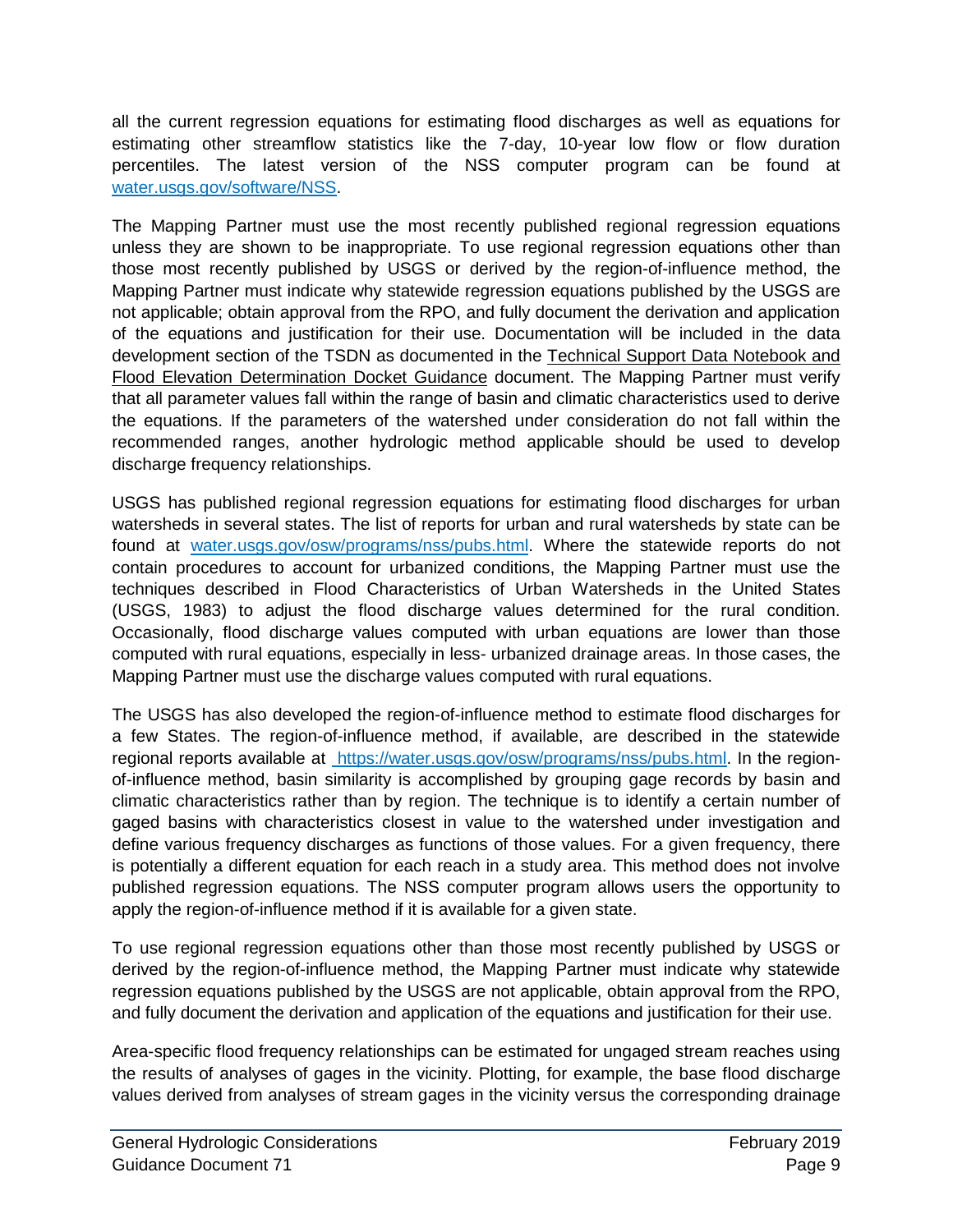areas at the gage sites and fitting a curve to those points produces a means to estimate the base flood discharge as a function of drainage area. Adding other basin or climatic characteristics, such as main channel slope or mean annual rainfall, may improve the estimate. Such analyses are referred to as regional regression analyses.

Regional regression equations are valid only for basins where parameter values fall within the range of basin and climatic characteristics used to derive the equations.

Estimates of flood discharges from regional regression equations, if applicable, can be used in hydrologic analyses developed for all study types. Coordination with the local USGS office will be beneficial in establishing the need to develop a regional regression equation for the study area.

#### **4.2.1 1-percent + Calculation for Regression Analysis**

The 1-percent-plus flood elevation is defined as a flood elevation derived by using discharges that include the predictive error for the regression equation discharge calculation for the Flood Risk Project. This error is then added to the 1percent annual chance discharge to calculate the new 1 percent plus discharge.

#### **4.3 Lake Levels for Closed Basins**

Conventional floodflow-frequency analysis, such as that described in Bulletin 17C and subsequent modifications, is based on the assumption that the data used to prepare the analysis are stationary and independent. These conditions are usually satisfied when analyzing annual maximum peak discharges on a river. However, some notable exceptions do occur. For example, annual maximum lake levels or lake volumes are usually significantly correlated with time (auto correlated) and hence violate the independence requirement.

In the presence of autocorrelation, floodflow-frequency analysis takes on a new meaning. The floodflow-frequency curve depends on an initial condition and evolves over time to a steadystate or equilibrium distribution. As a result, when conventional floodflow- frequency analysis methods are applied to auto correlated lake data, the results should be interpreted as the longterm or steady-state distribution of annual maximum lake levels.

This is in marked contrast to a conventional analysis of independent riverine data where a single floodflow-frequency distribution applies at all times. This fundamental difference between conventional floodflow-frequency analyses for lakes and rivers has important ramifications in developing sound floodplain management strategies for lakeshore communities.

A closed-basin lake, as defined by FEMA, is a natural lake from which water exits primarily through evaporation and whose surface area exceeds or has exceeded 1 square mile at any time in the recorded past. Closed basin lakes occur where annual evaporation exceeds annual precipitation and where lake levels and surface areas are subject to considerable fluctuation due to wide variations in the climate.

Multiple methods have been used to determine lake levels for closed basins. The Mapping Partners should analyze lake conditions to select the best applicable method. Several applicable methods are described below.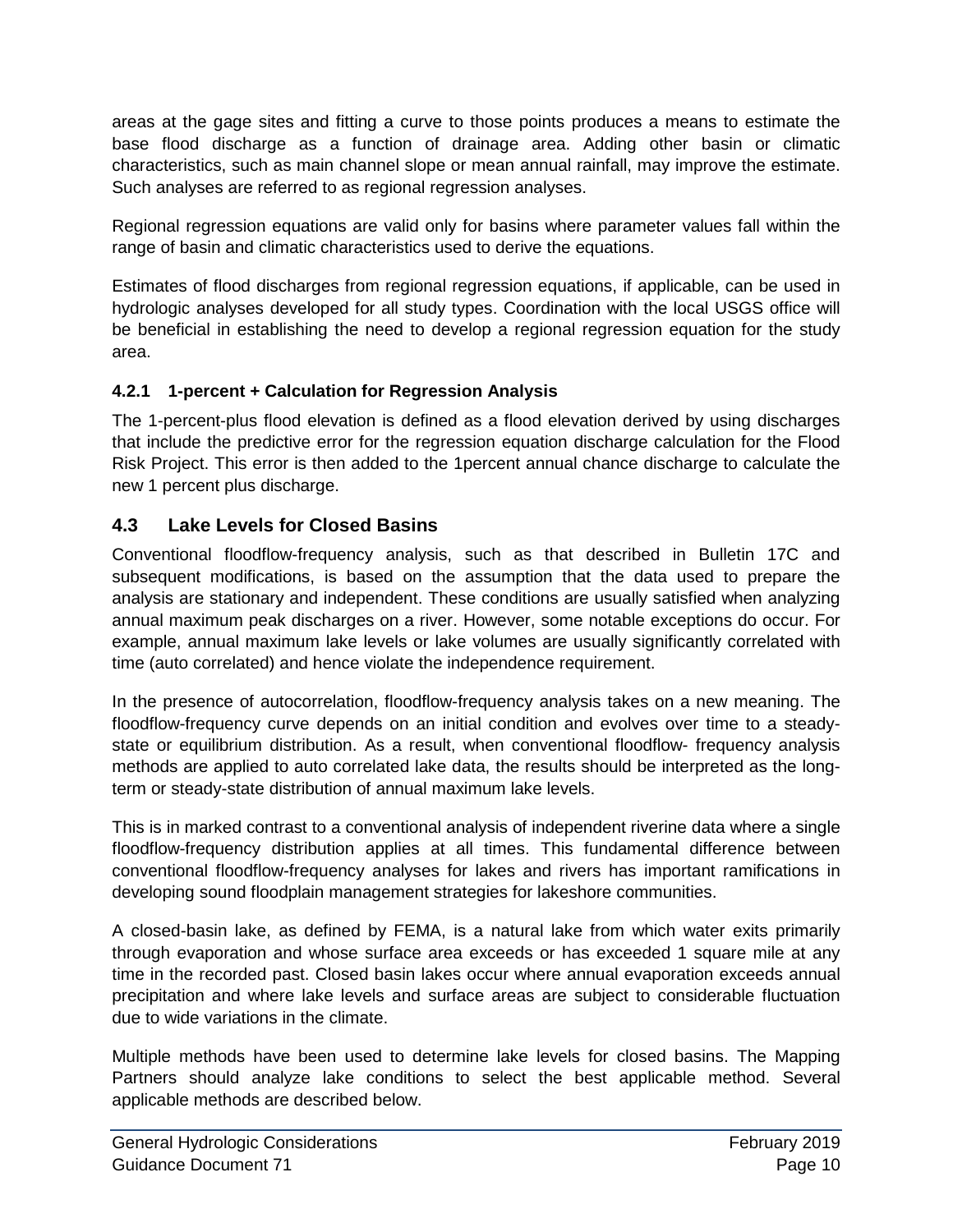For large closed-basin lakes, such as Devils Lake in North Dakota and the Great Salt Lake in Utah, historical water level data and other data are available to estimate the 1-percent- annualchance lake level. If the data are available, autoregressive moving average models can be used to model annual lake levels and volumes.

In North Dakota, Wiche and Vecchia developed a stochastic water balance model to estimate the 1-percent-annual-chance lake elevation (USGS, 1995). Wiche and Vecchia used long-term seasonal precipitation, evaporation, and inflow to Devils Lake to develop a stochastic water balance model for generating possible future lake-level elevations, namely 10,000 traces of 50 years in length. Wiche and Vecchia determined the chance that a given lake level will be exceeded in any given year by evaluating the proportion of the generated annual maximum lake levels that exceeded the given level.

The chance that a given lake level will be exceeded in any given year is dependent on the current or existing water level in the lake. The equilibrium level corresponding to a given percent chance of exceedance is reached when the current lake level has no effect on the given percent chance of exceedance. The equilibrium levels for the 1- and 0.2-percent- annual-chance floods are mapped on the FIRM.

Closed-basin lakes in the Southeast tend to have smaller drainage basins and size. With distinguished dry and wet seasons, annual maximum lake levels are unlikely to have significant autocorrelation. Lake level records are usually collected and maintained by regional and local agencies. Frequency analysis methods, either graphic or numerical, are applicable to such closed-basin lakes.

If the historical annual maximum lake level records are too short for frequency analyses, continuous simulation by a rainfall-runoff model may be used to generate a synthetic time series of flow and lake elevations. Frequency analyses can be performed upon the simulated annual maximum levels. To apply this method, the Mapping Partner must use a well-calibrated rainfallrunoff model able to generate reliable peak lake levels, and carefully assess the independency of the annual maximum lake level.

#### **4.4 Karst Flooding**

Determining the flood hazard of depressions and sinkholes within Karst topography is a unique situation. In an area where a depression is being studied best available terrain information is used to determine stage – storage curves and contributing drainage area for the depression. Then, the runoff volume for the contributing drainage area is determined using techniques described in the Hydrology: Rainfall-Runoff Analyses Guidance document. Estimated flood stage is determined by comparing runoff volume minus any outflow (if known) to the stagestorage curve. Examples of karst flooding calculations can be found in various counties in Kentucky including Barren County. For the Kentucky Division of Water (KDOW) Barren County methodology see Attachment A.

## **4.5 Future Conditions**

Communities experiencing urban growth and other changes often use future-conditions hydrology in regulating watershed development. While some communities regulate based on future development, others are hesitant to enforce more restrictive standards without FEMA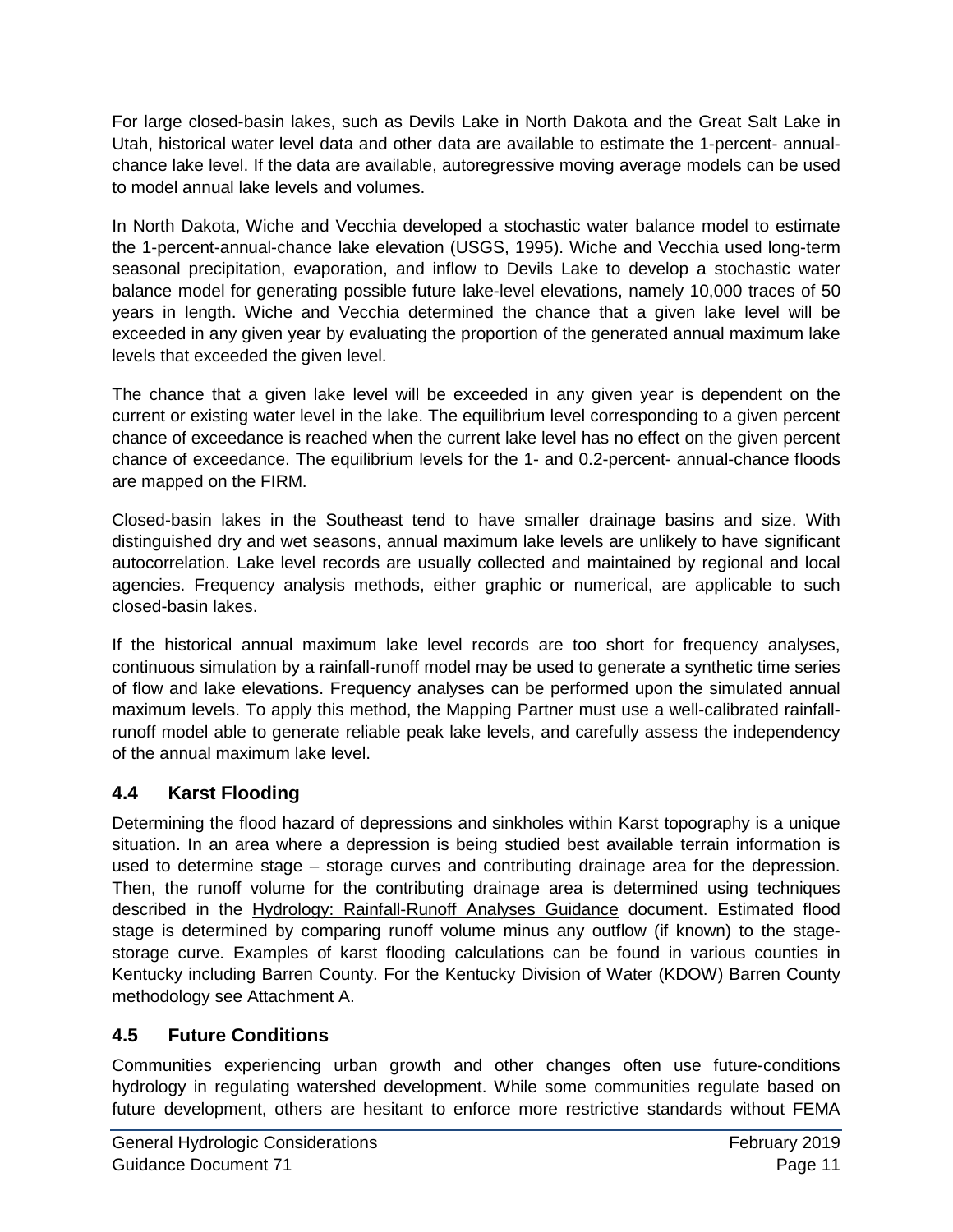support. To assist community officials, FEMA has decided to include flood hazard data based on future-conditions hydrology on FIRMs and in FIS reports for informational purposes at the request of the community. This decision was documented in a Final Rule as seen in Federal Register Volume 66, Number 228 titled Changes to General Provisions and Communities Eligible for the Sale of Insurance Required to Include Future-Conditions Flood Hazard Information on Flood Maps published in the Federal Register on November 27, 2001.

At the request of a community and with the approval of FEMA, FIRMs and FIS reports may include, for informational purposes, flood hazard areas based on projected- or future- conditions hydrologic and hydraulic analyses. If community officials request that FEMA show the futureconditions base floodplain on the FIRM, the future-conditions floodplains and flood insurance risk zone should be shown on the FIRM and referenced in the accompanying FIS report. Although graphic specifications are flexible for the mapping of this flood insurance risk zone, the zone label will be "Zone X (Future Base Flood)".

In considering watershed development, the term "future" itself can be defined in several different ways: 10 or 20 years projected into the future, for example, or the maximum development planned for a given watershed. For the purposes of this discussion, we will consider future conditions to be those land-use conditions shown on the current zoning maps or comprehensive land-use plans. Future-conditions hydrology is then defined as the flood discharges that would occur if the land-use conditions shown on the current zoning maps or comprehensive land-use plans were realized. There are two instances where existing conditions are equivalent to future conditions (1) no significant development is planned for an area, and (2) areas currently developed to the extent shown on the current zoning maps or comprehensive land-use plans of local governments within the watershed. Under these conditions, no additional hydrologic analyses are needed.

Watershed development can include hydrologic as well as hydraulic modifications. The changes in the watershed that can influence the hydrology and flood discharges are the increase in impervious area and the improvements in the drainage network that accompany urbanization. For example, as buildings and parking lots are constructed, the amount of impervious land within the watershed increases, which increases the amount or volume of direct runoff. The construction of storm sewers and curb and gutter streets usually cause an increase in the peak rate of direct runoff. These modifications can have drama tic effects on the flood frequency characteristics of a watershed, resulting in significantly increased base flood discharges and elevations.

Because multiple options exist for presenting future-conditions floodplains and related data on the FIRM and in the FIS report, interested community officials should contact the appropriate RPO to discuss the available technical procedures and options and agree on the approach to be taken. For information on these options, FEMA encourages interested community officials to review the November 27, 2001, Final Rule and the FEMA report titled Modernizing FEMA's Flood Hazard Mapping Program: Recommendations for Using Future- Conditions Hydrology for the National Flood Insurance Program (FEMA, 2001). That report contains one possible scenario/example of depicting future-conditions flood hazard information on a FIRM and in an FIS report and may be downloaded from the FEMA web site by searching the title of report.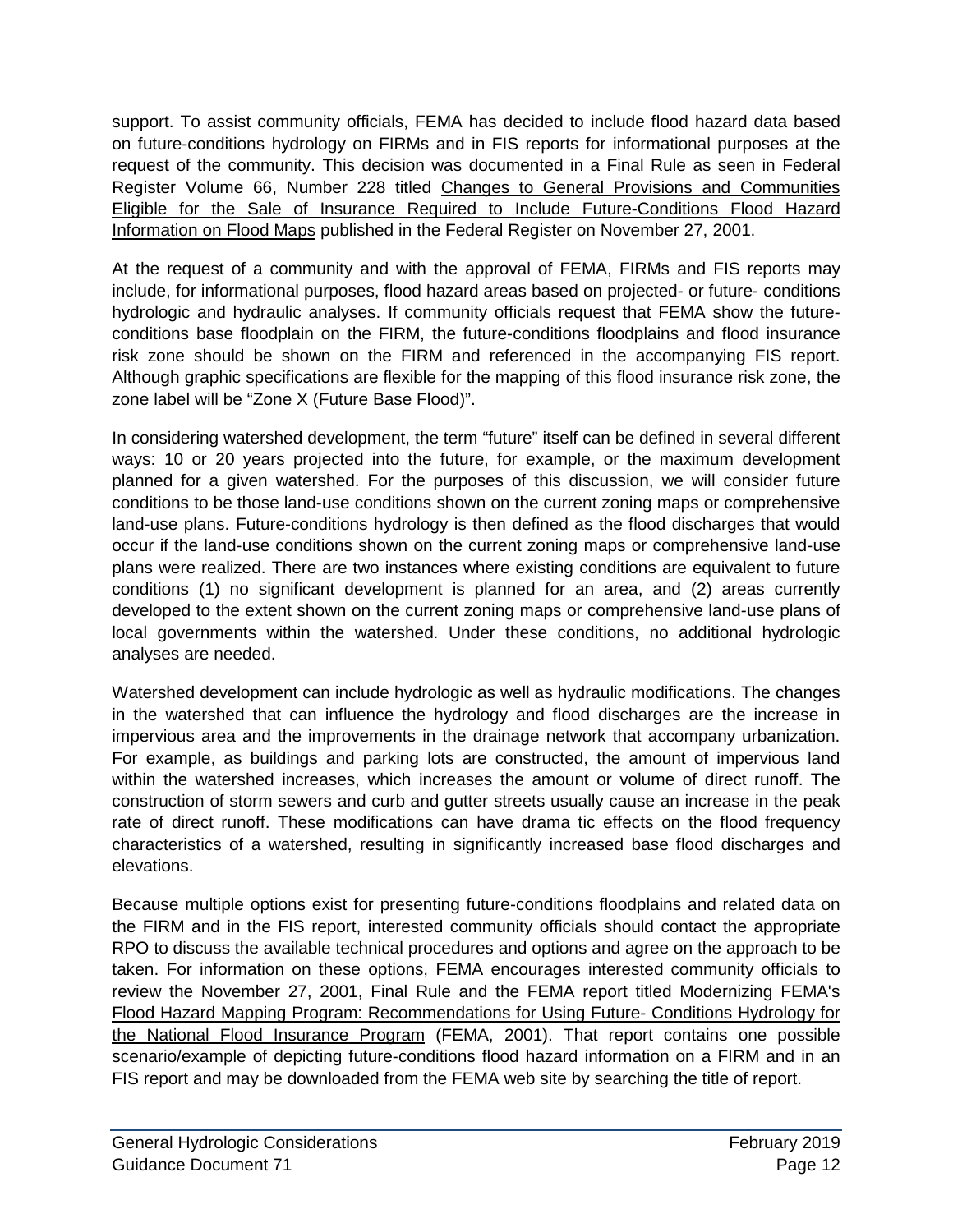Once future-conditions flood hazard data have been included on the FIRM and in the FIS report for a community, all revision submittals should incorporate the future-conditions data developed by the community. The community is entirely responsible for developing and maintaining this data layer on a FIRM.

#### **4.6 Calibration of Hydrologic Models**

Calibration of runoff, sub-basin response, and routing parameters are performed through modeling major historic storms over the watershed where rainfall and outflow data are available. By comparing the measured outflow from a storm to the modeled outflow, the modeler can judge the reliability of the model and adjust input parameters accordingly.

The user's manuals for most models provide guidance and, in many cases, optimization options for calibrating modeling parameters.

The Mapping Partner must calibrate the model where practicable and fully document the process in the hydrology report, including dates, measurements, and locations of measurements of historic storms; parameters revised and rationale for revising; and input and output data for the calibrated model. This calibration should be performed using historic storms that exceed the 10-percent-annual-chance event where practicable.

The Mapping Partner must compare results from modeling various frequency storms with discharge-frequency relations derived from stream gage data, if available, or with estimates from regional regression equations, if applicable, and document the comparison and any resulting adjustments. The Mapping Partner should plot the peak outflows associated with the base flood for all sub-basin outlets and confluences in the model on the discharge- drainage area graphs in the hydrologic report. The Mapping Partner should compare the model outflowdrainage area values with those based on gaging station and regression estimates (if applicable) and document the comparison and any adjustments made as a result. The documentation must include a discussion of the reasonableness of the model output.

If reasonable agreement cannot be reached by maintaining calibration parameters within acceptable ranges, the Mapping Partner should review the data, the model methodology, and its application to the watershed. Where models are calibrated against historic storms and the modeled flood discharges do not agree with frequency estimates from stream gage data or regression estimates, the Mapping Partner may consider adjusting the design rainfall volume and distribution.

## **5.0 Data Requirements**

The following provides a brief description of typical input data requirements for a hydrologic analysis. In many cases, additional guidance is or will be available on these topics. Generally, FEMA Standard 93 requires that Flood Risk Projects use the best available, quality-assured data that meets the needs of the study methodology.

Significant cost savings can be realized if existing spatial data sources are used. Possible sources of existing topographic, land use, soils and aerial photography data include regional Light Detection and Range (LiDAR) consortiums, USGS, NOAA, local planning departments, GIS coordinators, engineers, and directors of public works, FEMA archives (particularly for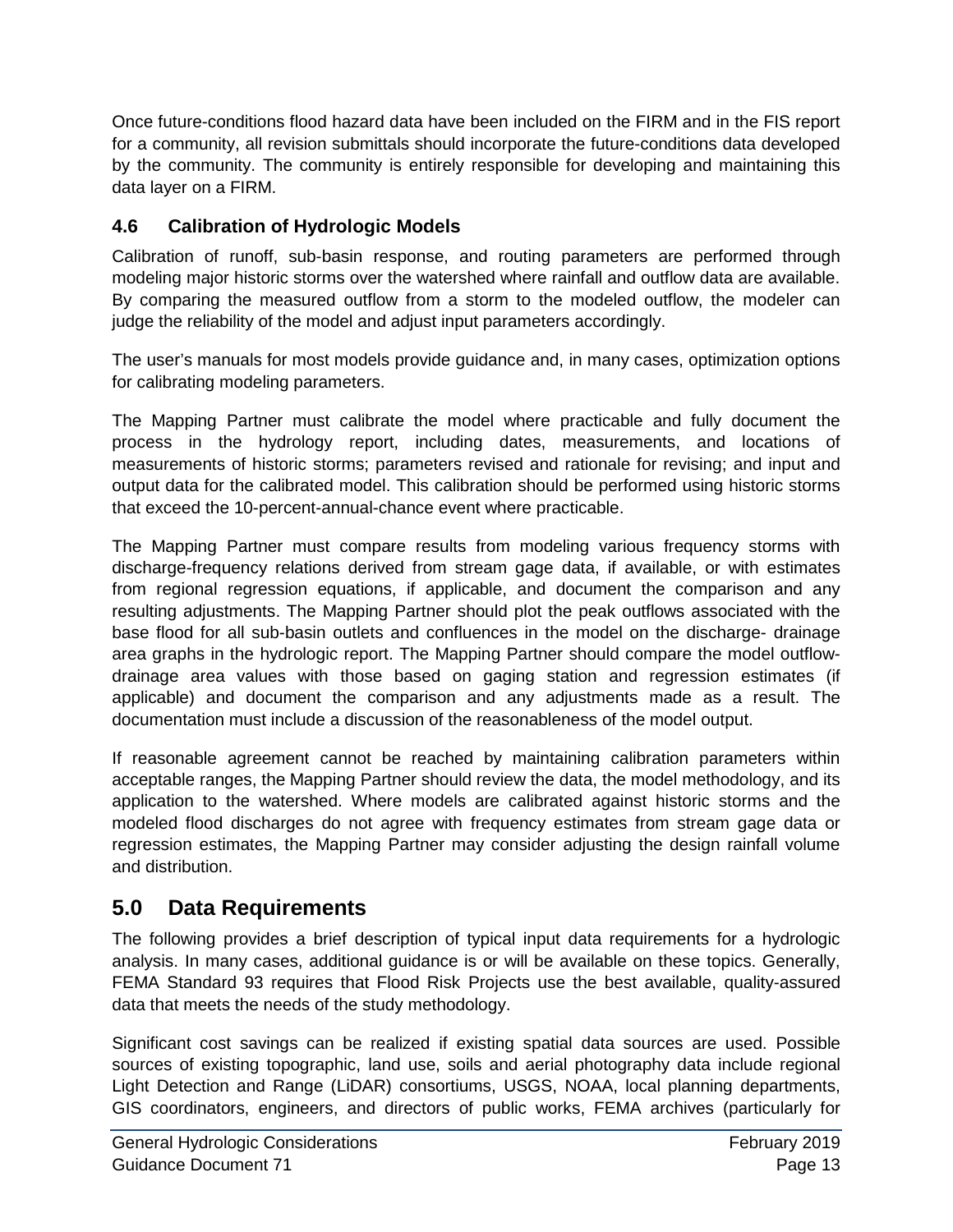cross-section data from effective hydrologic and hydraulic models); and State Departments of Transportation (e.g., bridge plans). Guidance for specific data input requirements for rainfallrunoff analysis may be found in the Hydrology: Rainfall-Runoff Analyses Guidance document.

Guidance on the submission of the hydrologic analysis inputs and outputs can be found in the Data Capture – General Guidance document and Data Capture Technical Reference. Formatting and organization of required spatial files is discussed in the FIRM Database Technical Reference.

As part of the submission the Mapping Partner performing hydrologic analyses must document the following in the hydrology report:

- Basic information such as the location and description of the watershed and study area, study limits, locations where the flood discharges were estimated, associated USGS gaging stations, climatic data, hydrologic features, and any other information that supports the hydrologic analyses.
- Justification for any regression equations developed and used as part of the study other than those most recently published by the USGS.
- The rainfall-runoff model used and all the assumptions and supporting computations associated with the model.
- All data, assumptions, descriptions, and justifications used for rainfall analyses, including the antecedent moisture level modeled for each frequency, the methods used to compute the rainfall losses and areal reduction factor, the reasoning for using those methods, and the sources of data.
- The reasoning for selecting a given synthetic unit hydrograph option and the methods for determining the hydrograph parameters. If a unit hydrograph is input to the model, documentation of its derivation including the sources of the rainfall and runoff data.
- The routing methods used, including the values of input parameters, the derivation of those parameters, and methods of measurements and sources of data. The approach used for channel infiltration and the basis for any diversions from the watershed. The effect of encroachment on the computation of channel losses and storage, and the relation between storage and the extent of the floodplain.
- The source and derivation of any inflow hydrographs that are estimated independent of the modeling process.
- The methods or data used for estimating diversions from the watershed.
- The elevation-storage-outflow relation when using reservoir storage, including sources of data, reservoir operations, etc.
- The process for model calibration, including dates, measurements, and locations of measurements of historic storms; parameters revised and rationale for revising; and input and output data for the calibrated model.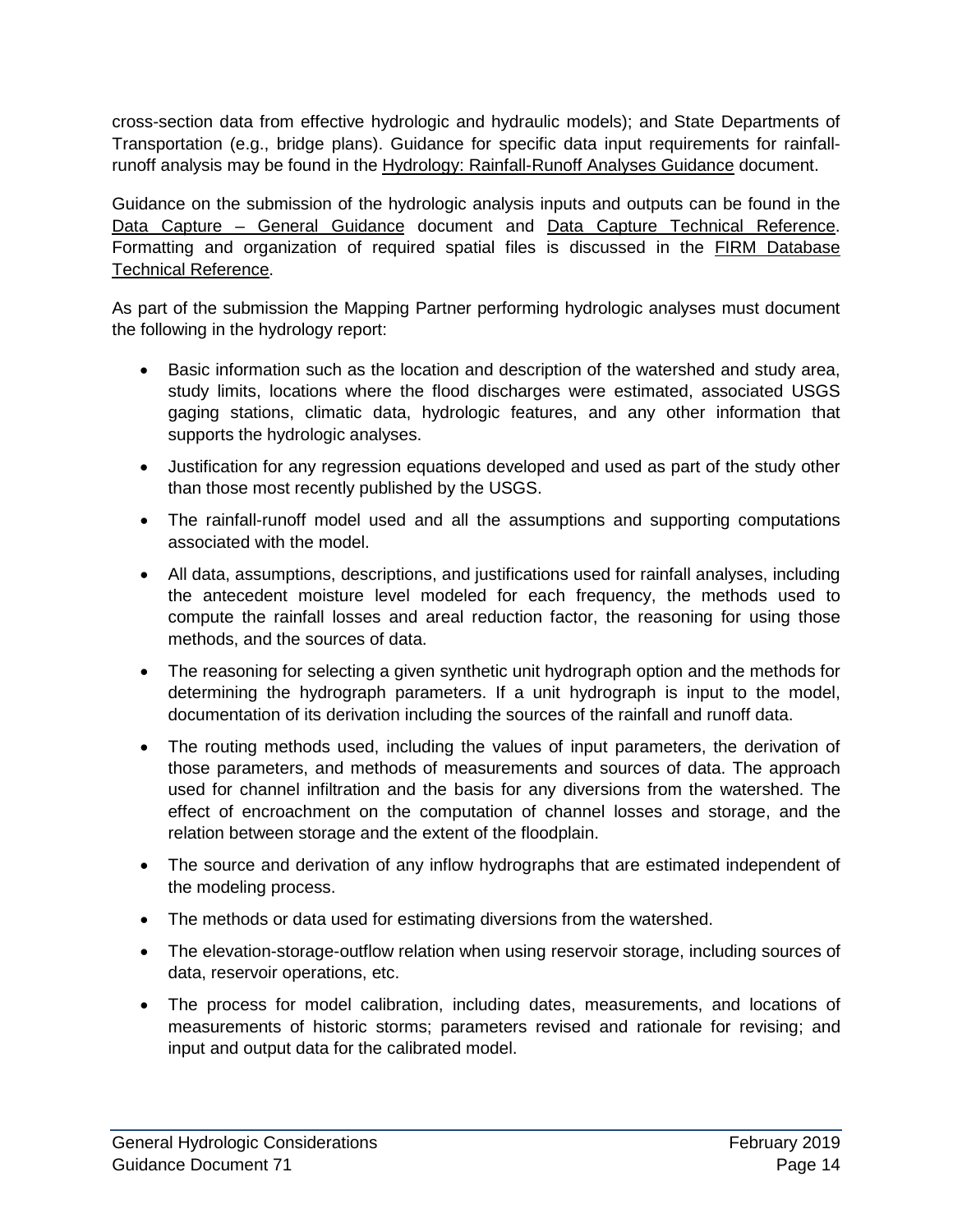- Comparison of the calibrated model outflow-drainage area values with gaging station and regression estimates (if applicable) and any adjustments made as a result. The documentation must include a discussion of the reasonableness of the model output.
- The differences between the proposed flood discharges, obtained from the rainfall-runoff model and regression equations, and effective base flood discharges and an explanation as to why they are different.

## **6.0 Determining Statistical Significance of Flood Discharges**

The Mapping Partner should consider revisions to the effective hydrologic analysis when a more recent hydrologic analysis yields flood discharges that are statistically different from the effective discharges, or when the new flood discharges yield significant differences in the BFEs. A hydrologic analysis could be performed before collecting the hydraulic data to determine if changes in the flood discharges alone are sufficient to warrant a new study.

The Mapping Partner performing the hydrologic analysis should base the test for significance on the confidence limits of the more recent analysis. Plus or minus one standard error, which is equivalent to a 68-percent confidence interval, should be used to determine if the effective and new base flood discharges are significantly different. If the effective base flood discharges are within the 68-percent confidence interval (one standard error) of the new base flood discharges, the new estimates are not considered statistically different and there is no need for a new study based only on changes in the flood discharges. If the effective discharges fall outside the 68 percent confidence interval (one standard error) of the new discharges, the estimates are considered significantly different and a new study may be warranted based on changes in the flood discharges.

When the effective flood discharges fall within the 68-percent confidence interval (one standard error), the Mapping Partner performing the hydrologic analysis may use the flood profiles for the effective study to evaluate the effect of new flood discharges on the effective BFEs. If the new flood discharges yield BFEs that differ from the effective BFEs by more than 0.5 foot or if the floodplain boundaries will be significantly changed in flat areas, a new study should be conducted. Often a new study is warranted without significant changes in flood discharges because of substantial changes in hydraulic conditions, like the channelization or construction of new hydraulic structures such as bridges.

Further discussion and examples of using the standard error to compare flood discharges for ungaged watersheds can be found at the web site of the Hydrologic Frequency Analysis Work Group of the Subcommittee on Hydrology of the Advisory Committee on Water Information [\(acwi.gov/hydrology/Frequency/pdf/ungaged\\_101602.pdf\)](https://acwi.gov/hydrology/Frequency/pdf/ungaged_101602.pdf). As discussed in the cited paper, the standard error is recommended as a predefined error band for judging whether flood discharges are significantly different because this measure is:

- Easy to compute.
- Frequently used in hydrologic studies.
- Often reported in the literature, such as in U.S. Geological Survey (USGS) regional regression reports.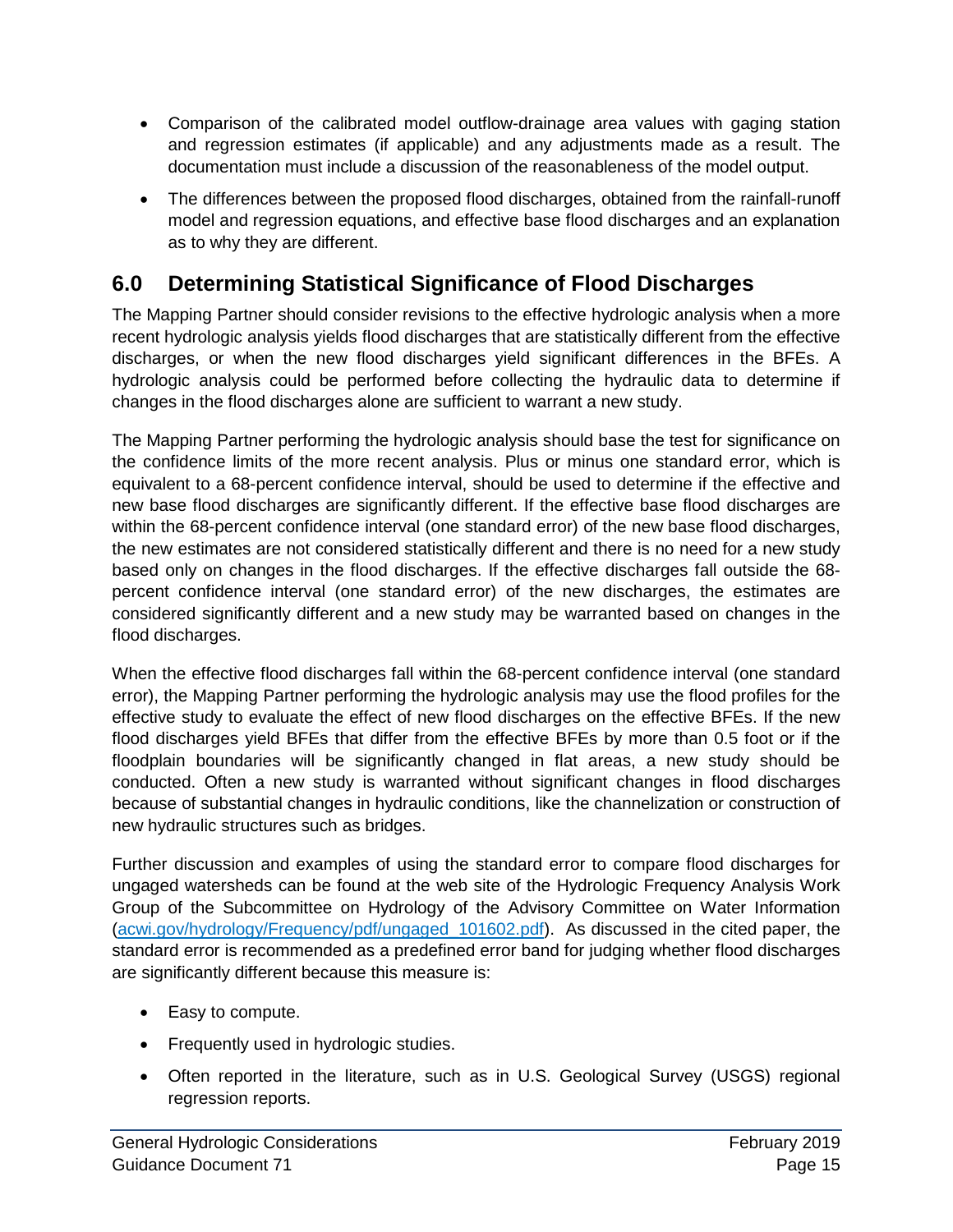• Better understood by engineers and hydrologists than most accuracy criteria.

The use of the standard error (68-percent confidence interval) for determining statistical significance offers some advantages over the joint use of the 50- and 90-percent confidence intervals. There is no subjectivity in evaluating the statistical significance when the effective discharge falls between the 50- and 90-percent confidence intervals of the new flood discharges. Furthermore, confidence intervals are estimated only for gaged streams, whereas the standard error for regression estimates for ungaged streams is usually available, making the standard error more applicable for determining statistical significance. Finally, the use of standard error is consistent with criteria used in the hydrologic review procedures, as discussed later.

## **7.0 Hydrologic Analysis Quality Control**

The goal of the hydrologic review is to provide an assessment of the "reasonableness" of the proposed base flood discharges and, if necessary, to suggest alternative methods that may provide more reasonable flood discharges. The reasonableness of a flood discharge depends on the study requirements and hydrologic conditions in the region of interest. The Mapping Partner reviewing the hydrologic analysis must evaluate the reasonableness of the proposed base flood discharges using procedures described below.

## **7.1 Review Rainfall Run-Off Models**

The Mapping Partner reviewing hydrologic analyses based on rainfall-runoff models must compare the proposed base flood discharges to the flood discharges from USGS regional regression equations (if applicable); to flood discharges at gaging stations in the vicinity of the study; to the effective discharges; and to other hydrologic estimates as appropriate. If the rainfall-runoff model was calibrated to discharge-frequency relations (stream gages and/or regional regression equations), most of the hydrologic review has been completed. If not, the reviewing Mapping Partner must plot the flood discharge estimates from these sources against drainage areas on logarithmic paper to determine if the proposed base flood discharges are reasonable. The proposed base flood discharges from the rainfall-runoff model are considered reasonable if they are generally within one standard error (68-percent confidence interval) of the regression and gaging station estimates. Differences between the proposed and effective discharges must be documented in the hydrology report and an explanation given as to why they are different.

If the proposed discharges are determined to be unreasonable, the model parameters should be reviewed to determine if they are within the range of engineering practice. The model parameters should either be revised to conform to engineering practice or their values justified.

## **7.2 Review Regional Regression Equations**

The Mapping Partner reviewing hydrologic analyses based on regional regression equations must compare the proposed base flood discharges to gaging station estimates in nearby watersheds having similar characteristics (such as drainage area, mean basin elevation, or mean annual precipitation) to those of the studied streams, to the effective discharges, and other hydrologic estimates as appropriate. The reviewing Mapping Partner must plot the base flood discharge estimates from these sources against drainage area on logarithmic paper to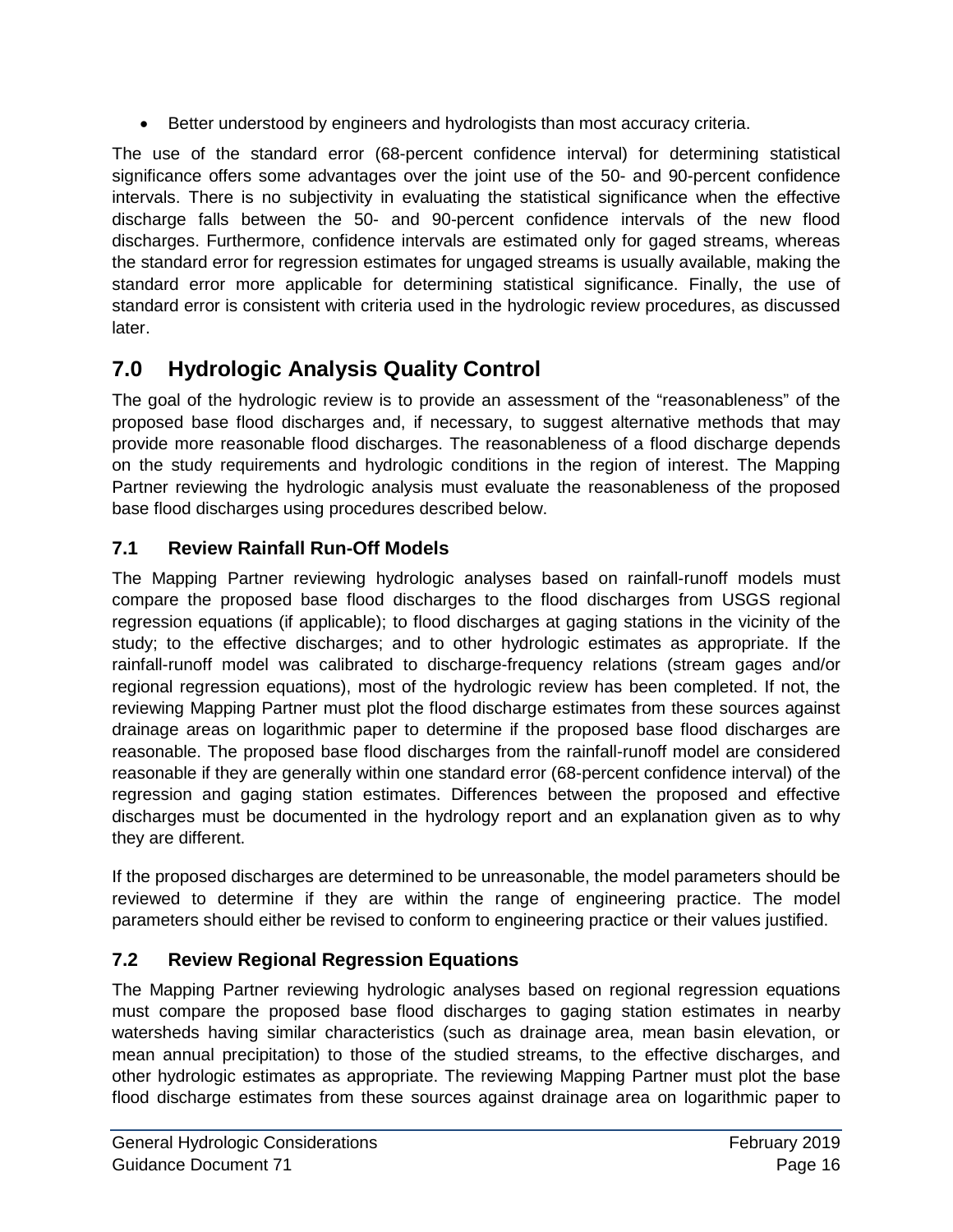determine if the proposed flood discharges are reasonable. The proposed base flood discharges from the regression equations are considered reasonable if they are generally within one standard error (68-percent confidence intervals) of the gaging station estimates. Differences between the proposed and effective discharges must be documented in the hydrology report and an explanation given as to why they are different.

#### **7.3 Review of Stream Gage Analysis**

Proposed base flood discharges based on gaging station data must be reviewed for conformance to the guidelines in Bulletin 17C. If procedures other than those outlined in Bulletin 17C were applied, the reviewing Mapping Partner must determine whether these procedures and the base flood discharges are reasonable. At least 10 years of record are needed to define the base flood discharge. In more arid regions, there are often many years when the annual peak flow is zero. For these conditions, at least 10 years of non-zero flows are recommended for defining the base flood discharge.

Flood-frequency curves for gaging stations are routinely published by the USGS as part of regional flood studies. The reviewing Mapping Partner can compare these published flood discharges to the proposed flood discharges to judge their reasonableness. In cases where major flood events have occurred since the flood-frequency curves were published, the reviewing Mapping Partner must confirm that the impacts of these events have been reflected in the flood discharge calculations.

#### **7.4 Hydrologic Review Documentation**

The reviewing Mapping Partner must document the results of the review in a memorandum or letter and deliver it to the Mapping Partner that performed the hydrologic analysis. The documentation must describe the review approach and conclusions (whether flood discharges are reasonable or unreasonable) and should provide options for resolving any concerns. Guidance on the submission of the hydrologic review can be found in the Data Capture – General Guidance document, and the Data Capture Technical Reference.

If the proposed flood discharges are determined to be unreasonable, the options may include, but are not limited to, the following:

- Requesting further justification or documentation that the proposed base flood discharges should be used.
- Suggesting an alternate method.
- Revising the analysis to obtain more reasonable results.

## **8.0 Related Topics Covered by Other/Future Guidance**

Below is a list of related topics that have been developed or are planned, to provide additional guidance related to hydraulic modeling riverine flooding analyses and mapping:

- Hydrology: Rainfall-Runoff Analyses
- Hydraulics: One-Dimensional Analyses
- Hydraulics: Two-Dimensional Analyses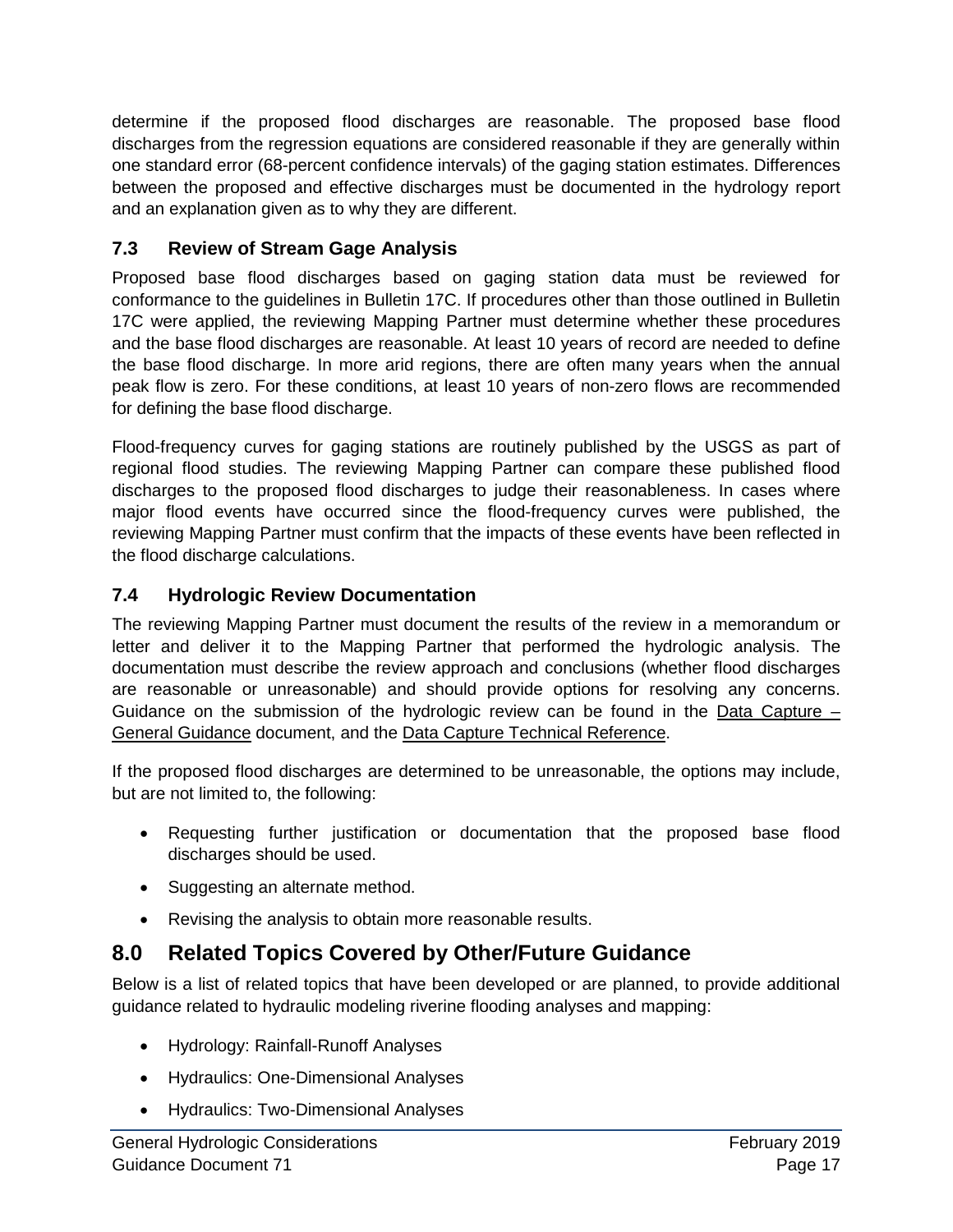- Floodway Analysis and Mapping
- Shallow Flooding
- Alluvial Fans
- Ice Jams
- Riverine Mapping and Floodplain
- [Combined Coastal and Riverine Floodplain](http://www.fema.gov/media-library-data/1436989628107-db27783b8a61ebb105ee32064ef16d39/Coastal_Riverine_Guidance_May_2015.pdf)
- Base Flood Elevations
- Flood Profiles

## **9.0 Attachment A: Kentucky Division of Water (KDOW) Sinkhole Methodology**

#### **9.1 Hydrologic Analysis**

Hydrologic analysis was carried out to establish peak flow for the 100-year event for each of the studied sinkholes.

Drainage areas for studied sinkholes were delineated on a 10 m digital elevation model (USGS). Sinkholes intersecting scoped streams and sinkholes mapped on previous effective FIRMS were selected for Hydrologic and Hydraulic analysis. Curve number was computed based on percent impervious estimated using aerial imagery. Since flooding of sinkholes is based on total volume of water draining into the sinkhole, a reasonable value for time of concentration was estimated for this approximate study. Precipitation depth for Barren County was obtained from NOAA Atlas 14, Volume 2. SCS Hydrology within XP SWMM along with the SCS Type 2 rainfall distribution was used to simulate runoff for each of the drainage basins delineated.

The northern portion of Barren County is located in the Pennyroyal Plateau, which consists of sinkhole plain topography. This topography is characterized by numerous depressions throughout its lower elevations. These depressions are sometimes represented by one large sinkhole in the Kentucky statewide sinkhole database as shown in [Figure 1.](#page-23-0)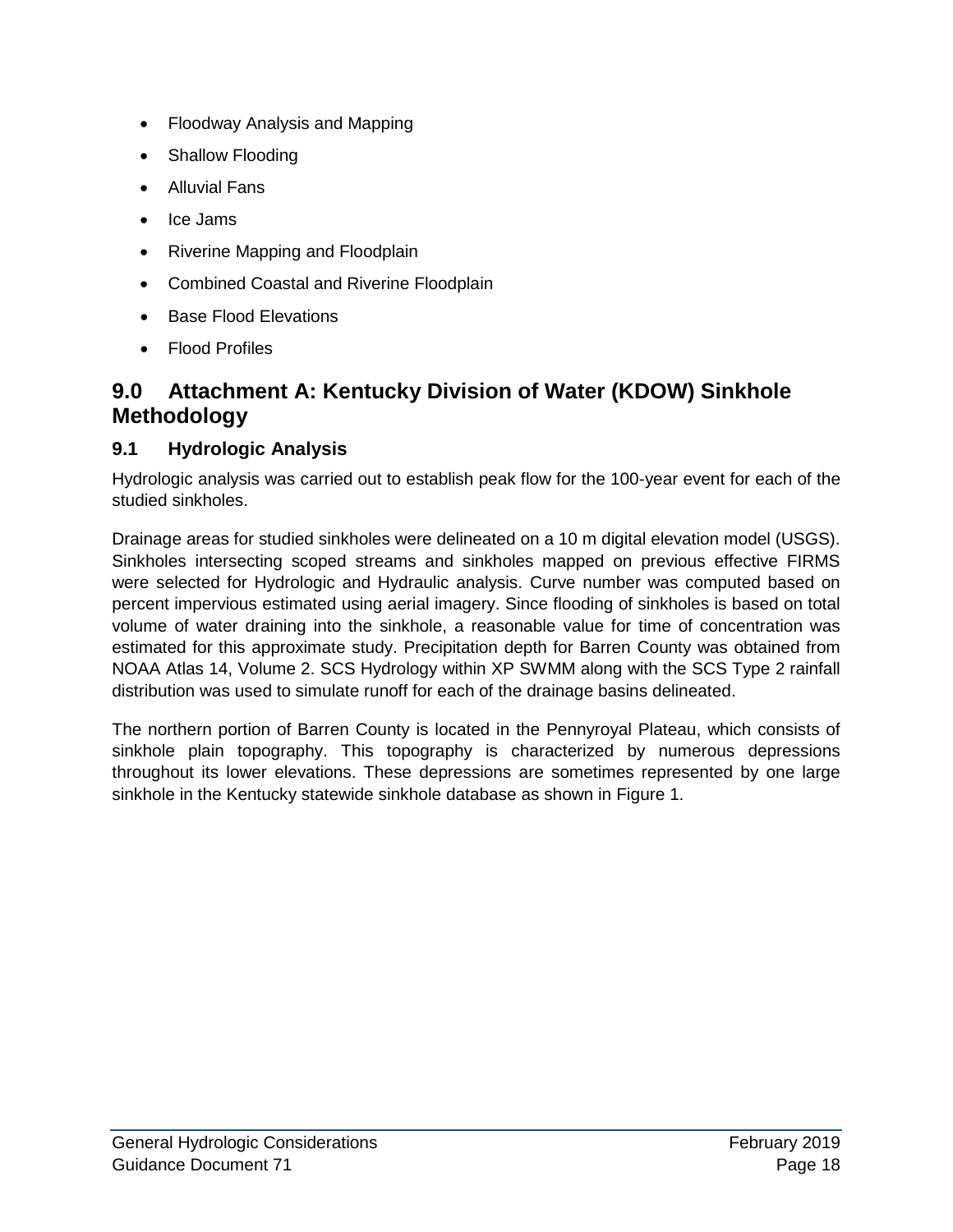

**Figure 1: Large Sinkhole Polygon Representing Numerous Depressions**

<span id="page-23-0"></span>Large sinkhole polygons representing numerous depressions are divided into individual polygons, each representing one depression. Drainage basins are delineated, and stagestorage curves are developed for each individual depression. Depressions intersecting the 1 square mile statewide stream drainage network are selected as sinkholes for modeling. A calculation is performed to determine which surrounding depressions' drainage basins contribute to the modeled sinkhole. The calculation is as follows:

$$
D_o = V_s \, / \, DA
$$

Where:  $D_0 =$  Rainfall Overtopping Depth  $V_s$  = Depression Storage Volume DA = Depression Drainage Area

If  $D<sub>o</sub>$  is greater than the 1-percent-annual-chance rainfall depth, then the 1-percent-annualchance event is contained within the sink. If  $D<sub>o</sub>$  is less than the 1-percent-annual-chance rainfall depth, then the 1-percent-annual-chance event will overtop the sinkhole and drainage area is consider as contributing to the overall drainage area of the modeled sinkhole. A final sinkhole shape is determined based on the total contributing drainage basin. A final stage-storage curve is determined for the modeled sinkholes. [Figure 2](#page-24-0) shows the smaller sinkholes resulting from the contributing drainage area analysis.